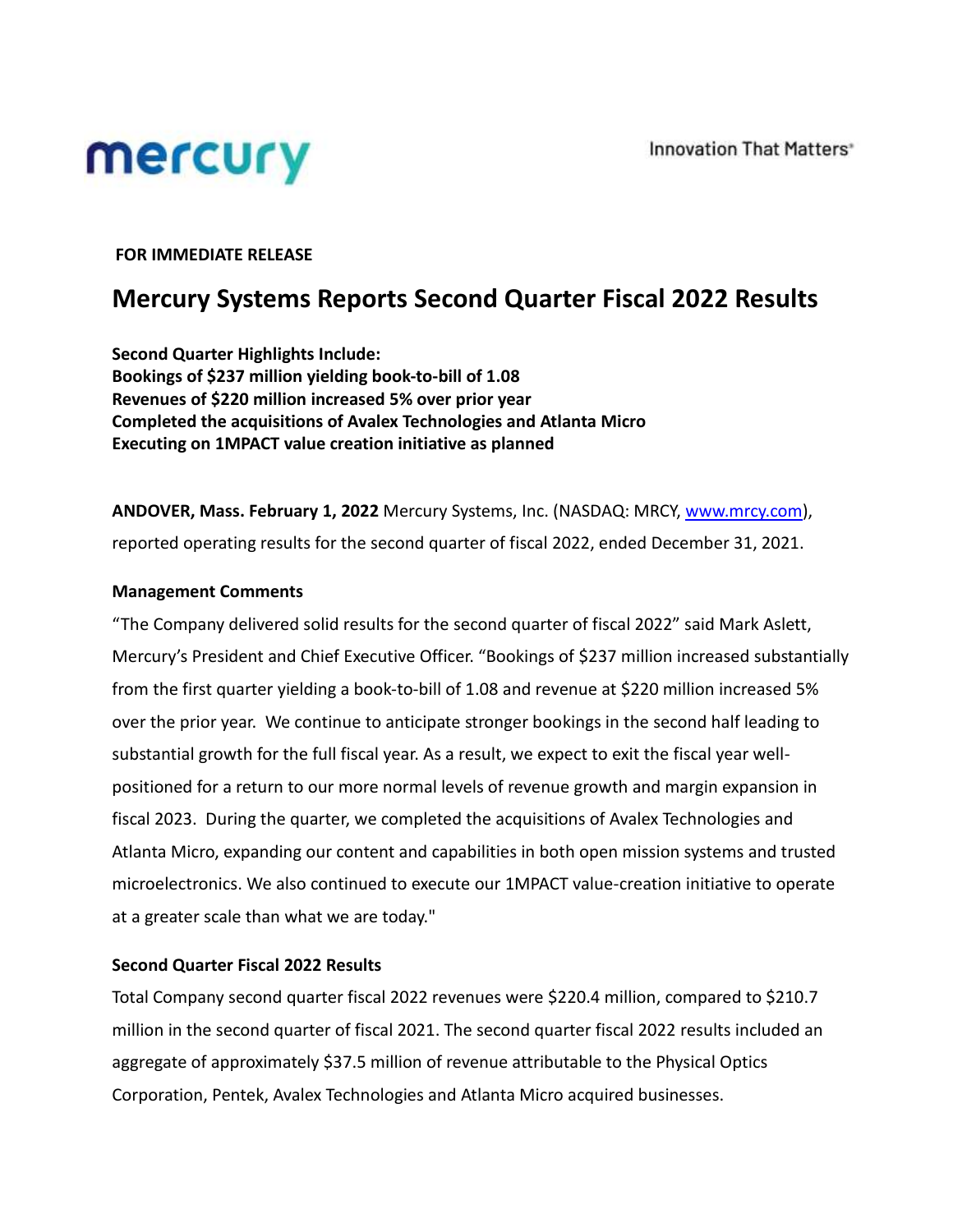Total Company GAAP net (loss) income for the second quarter of fiscal 2022 was \$(2.6) million, or \$(0.05) per share, compared to \$12.7 million, or \$0.23 per share, for the second quarter of fiscal 2021. Adjusted earnings per share ("adjusted EPS") was \$0.39 per share for the second quarter of fiscal 2022, compared to \$0.54 per share in the second quarter of fiscal 2021.

Second quarter fiscal 2022 adjusted EBITDA for the total Company was \$38.1 million, compared to \$45.3 million for the second quarter of fiscal 2021.

Cash flows from operating activities in the second quarter of fiscal 2022 were \$6.8 million, compared to \$23.9 million in the second quarter of fiscal 2021. Free cash flow, defined as cash flows from operating activities less capital expenditures for property and equipment, was  $\zeta(1.2)$ million for the second quarter of fiscal 2022 and \$10.2 million for the second quarter of fiscal 2021.

All per share information is presented on a fully diluted basis.

## **Bookings and Backlog**

Total bookings for the second quarter of fiscal 2022 were \$236.9 million, yielding a book-to-bill ratio of 1.08 for the quarter.

Mercury's total backlog at December 31, 2021 was \$953.7 million, a \$8.4 million increase from a year ago. Of the December 31, 2021 total backlog, \$572.4 million represents orders expected to be shipped within the next 12 months.

#### **Business Outlook**

*This section presents our current expectations and estimates, given current visibility, on our business outlook for the current fiscal quarter and fiscal year 2022. It is possible that actual performance will differ materially from the estimates given, either on the upside or on the downside. Investors should consider all of the risks with respect to these estimates, including those listed in the Safe Harbor Statement below and in the Second Quarter and Fiscal 2022 Earnings Presentation and in our periodic filings with the U.S. Securities and Exchange Commission, and make themselves aware of how these risks may impact our actual performance. All references in this press release to the third quarter of fiscal 2022 and full fiscal 2022 are to the quarter ending April 1, 2022 and to the 52-week period ending July 1, 2022.*

For the third quarter of fiscal 2022, revenues are forecasted to be in the range of \$245.0 million to \$255.0 million. GAAP net income for the third quarter is expected to be approximately \$8.2 million to \$10.4 million, or \$0.15 to \$0.19 per share, assuming no incremental acquisition costs,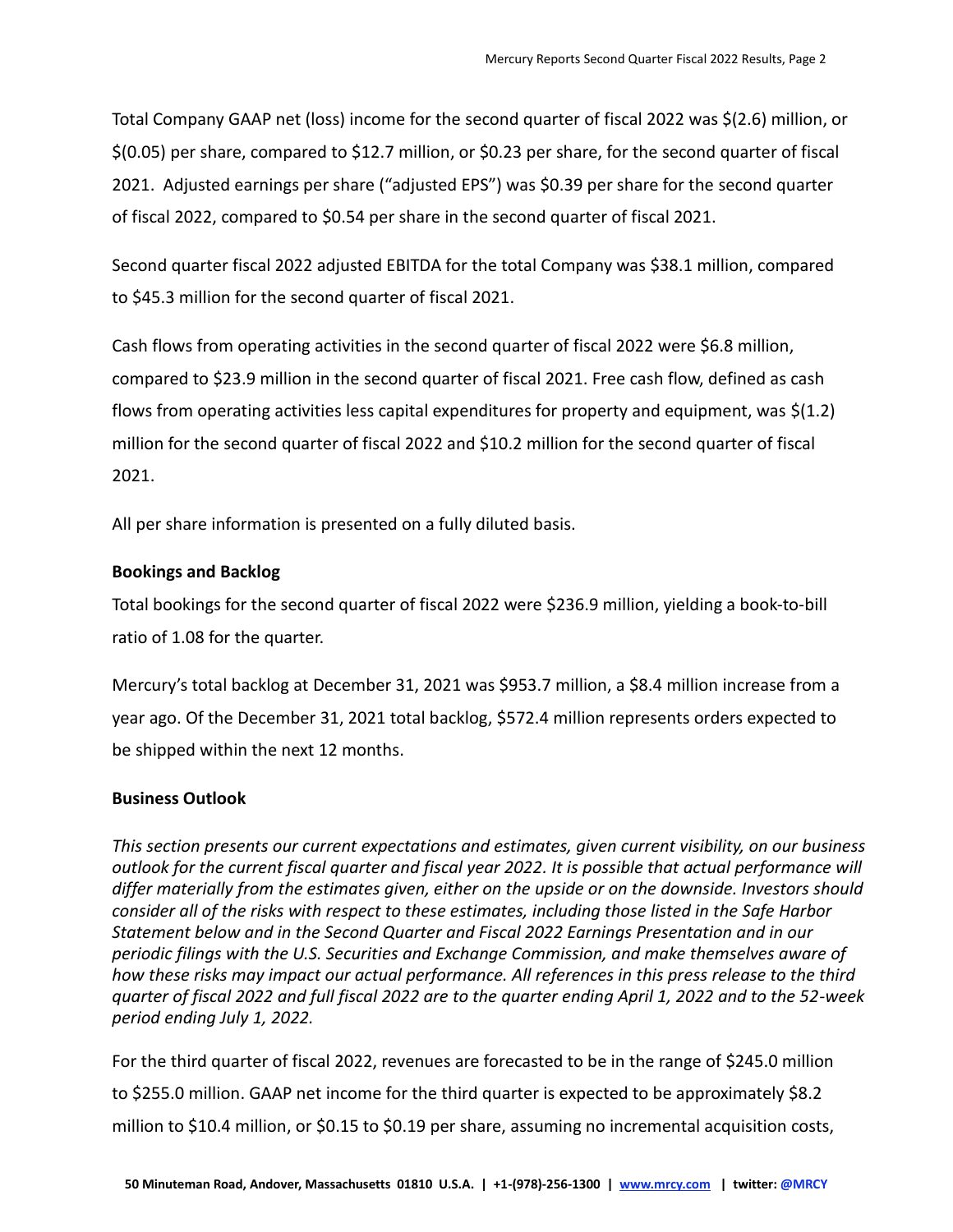other non-operating adjustments, or non-recurring financing in the period, and approximately 55.9 million weighted average diluted shares outstanding. Adjusted EBITDA for the third quarter of fiscal 2022 is expected to be in the range of \$50.0 million to \$53.0 million. Adjusted EPS is expected to be in the range of \$0.55 to \$0.59 per share.

For the full fiscal year 2022, revenues are forecasted to be in the range of \$1.00 billion to \$1.03 billion, and GAAP net income of \$44.8 million to \$50.1 million, or \$0.80 to \$0.90 per share, assuming no incremental acquisition costs, other non-operating adjustments, or non-recurring financing in the period, and approximately 55.8 million weighted average diluted shares outstanding. Adjusted EBITDA for the full fiscal year is expected to be approximately \$220.0 million to \$227.0 million, and adjusted EPS for the full fiscal year is expected to be approximately \$2.51 to \$2.60 per share.

#### **Recent Highlights**

December – Mercury announced that its Board of Directors has adopted a limited-duration shareholder rights plan (the "Rights Plan"). The Mercury Board unanimously adopted the Rights Plan to protect the investment of shareholders during a period in which it believes shares of the Company do not reflect the inherent value of the business or its long-term growth potential.

November – Mercury announced the Model 5503 Sensor Open Systems Architecture™ (SOSA) aligned high-speed 3U VPX synchronizer module (a SOSA plug-in-card). The Model 5503 is an optimized commercial-off-the-shelf (COTS) solution that simplifies complex synchronization tasks for beamforming and phased-array applications used in radar, electronic warfare, and communications, maximizing reception and transmission of signals and reducing development costs and design time.

November – Mercury announced that it acquired Atlanta Micro, Inc. ("Atlanta Micro"). Based in Norcross, Ga., Atlanta Micro is a leading designer and manufacturer of high-performance RF modules and components, including advanced monolithic microwave integrated circuits (MMICs) which are critical for high-speed data acquisition applications including electronic warfare, radar and weapons.

November – Mercury announced its latest NAND flash non-volatile memory device. Featuring a plastic ball-grid array (BGA) package meeting NASA's EEE-INST-002 space-grade application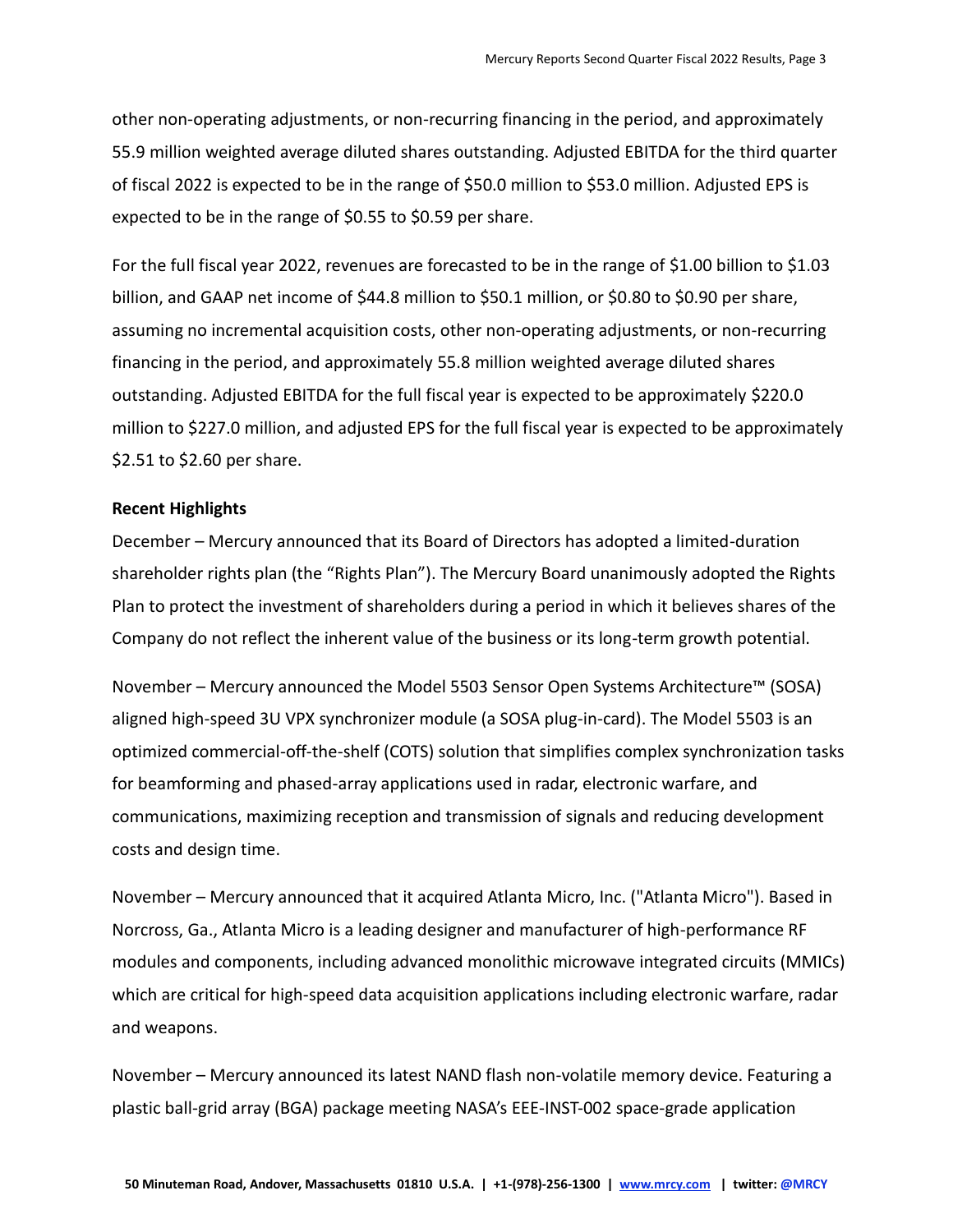guidelines, these purpose-built radiation-tolerant devices are ideal for ultra-high density memory storage applications that require high reliability in high-radiation environments like Space.

November – Mercury announced that it had been named to Fortune magazine's 2021 List of 100 Fastest-Growing Companies for the second consecutive year. The annual Fortune list ranks public companies with market capitalization of \$250 million or more, based on revenue growth rate, EPS growth rate and three-year annualized total return. Mercury was only aerospace and defense company included.

November – Mercury announced the completion of its acquisition of Avalex Technologies ("Avalex"). Based in Gulf, Breeze, Fla., Avalex is a provider of mission-critical avionics, including rugged displays integrated communications management systems, digital video recorders, and warning systems. Pursuant to the terms of the definitive agreement applicable to the acquisition, Mercury acquired Avalex for all cash, subject to net working capital and net debt adjustments. The acquisition was treated as an asset sale for tax purposes. The acquisition and associated transaction expenses were funded through a combination of cash on hand and Mercury's existing revolving credit facility.

November – Mercury announced that Roger Wells joined the Company as executive vice president and president of Mercury's Microelectronics division, effective Nov. 1, 2021. Reporting to Mark Aslett, Mercury's president and chief executive officer, Mr. Wells brings more than 25 years' experience across multiple disciplines including engineering, business development, program management, and executive management.

October – Mercury announced the Model 8257A Development Platform aligned to the Sensor Open Systems Architecture™ Technical Standard. Featuring a single-slot 3U VPX backplane and integrated power supply, the 8257A enables engineers to accelerate development of their sensor processing applications in an easy-to-use SOSA aligned desktop environment, saving time and money.

October – Mercury announced that Debora A. Plunkett, former director of information assurance at the National Security Agency, was elected to its Board of Directors at the annual meeting of shareholders. Mercury also announced that Vincent Vitto, Chairman of the Board, retired from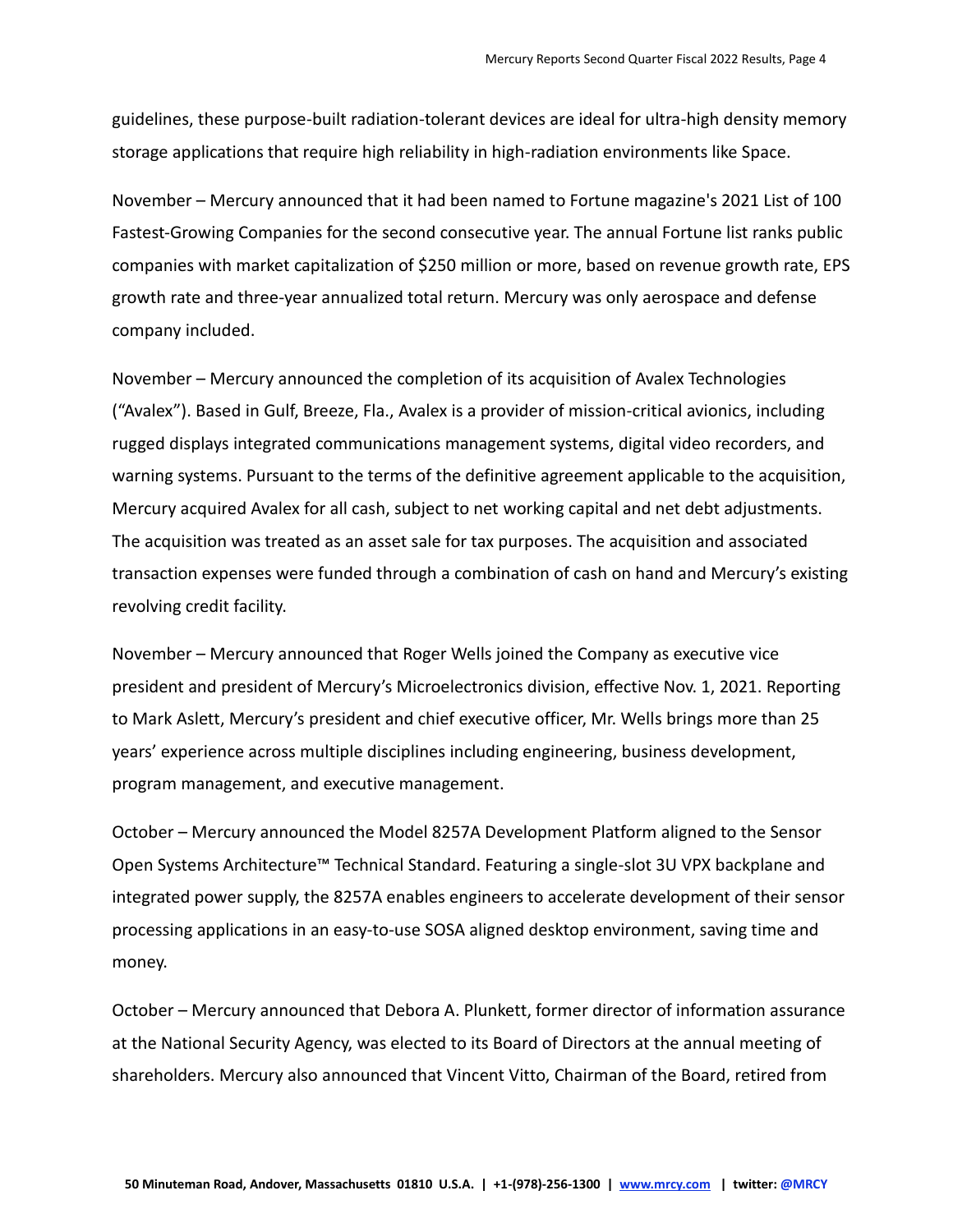the Board effective with the annual meeting on October 27, 2021, and current director, William K. O'Brien has been appointed as new Chairman.

October – Mercury announced that Mitch Stevison had joined the Company as executive vice president and chief growth officer, effective Oct. 4, 2021. Reporting to Mark Aslett, Mercury's president and chief executive officer, Dr. Stevison will drive and align the Company's growth strategy across the enterprise to achieve its growth objectives.

#### **Conference Call Information**

Mercury will host a conference call and simultaneous webcast at 5:00 p.m. ET on Tuesday, February 1, 2022, to discuss the second quarter fiscal 2022 results and review its financial and business outlook going forward.

To attend the conference call or webcast, participants should register online at [ir.mrcy.com/events](https://ir.mrcy.com/events-presentations)[presentations.](https://ir.mrcy.com/events-presentations) Participants are requested to register a minimum of 15 minutes before the start of the call. A replay of the webcast will be available two hours after the call and archived on the same web page for six months.

#### **Use of Non-GAAP Financial Measures**

In addition to reporting financial results in accordance with generally accepted accounting principles, or GAAP, the Company provides adjusted EBITDA, adjusted income, adjusted earnings per share ("adjusted EPS"), free cash flow, organic revenue and acquired revenue, which are non-GAAP financial measures. Adjusted EBITDA, adjusted income, and adjusted EPS exclude certain noncash and other specified charges. The Company believes these non-GAAP financial measures are useful to help investors understand its past financial performance and prospects for the future. However, these non-GAAP measures should not be considered in isolation or as a substitute for financial information provided in accordance with GAAP. Management believes these non-GAAP measures assist in providing a more complete understanding of the Company's underlying operational results and trends, and management uses these measures along with the corresponding GAAP financial measures to manage the Company's business, to evaluate its performance compared to prior periods and the marketplace, and to establish operational goals. A reconciliation of GAAP to non-GAAP financial results discussed in this press release is contained in the attached exhibits.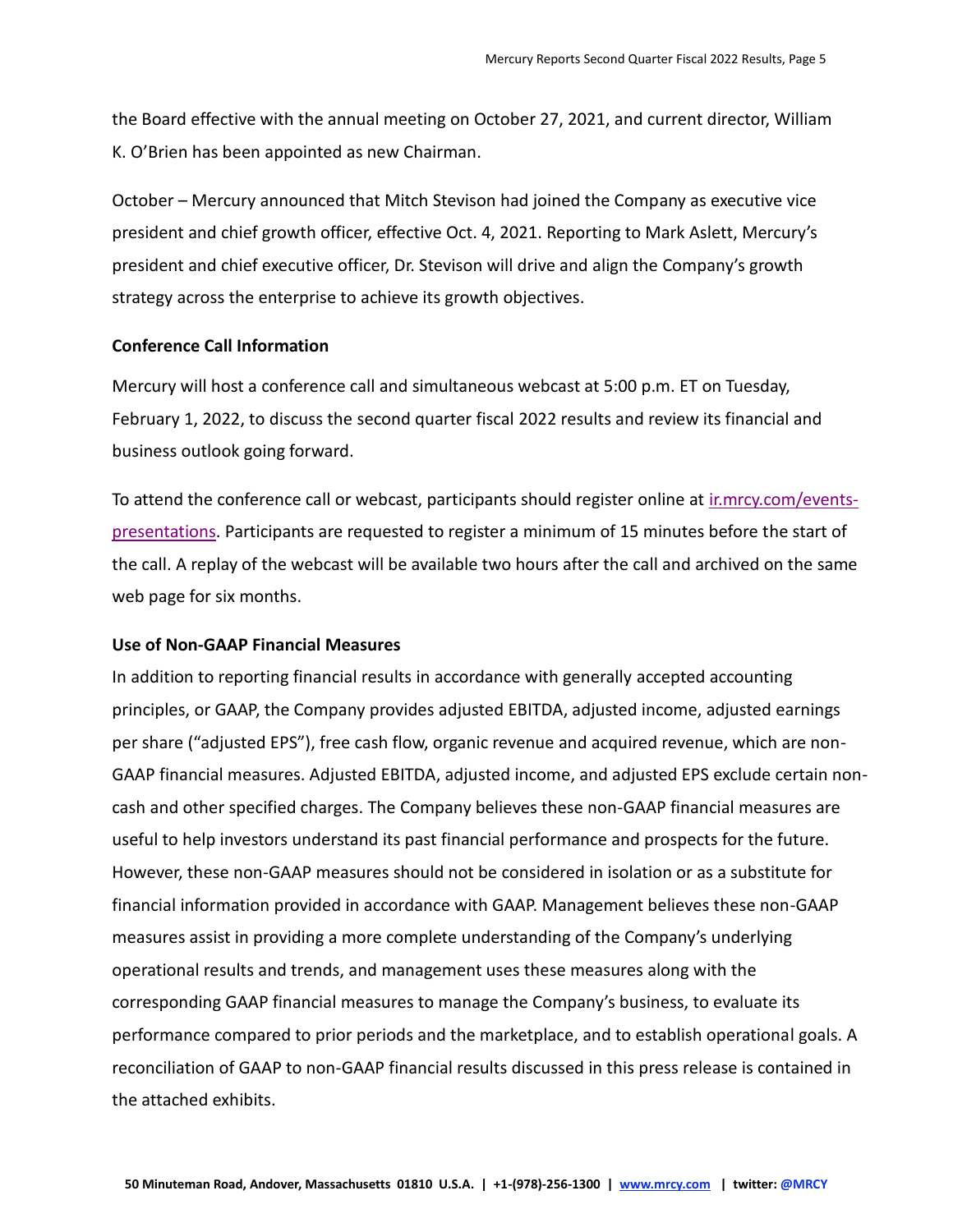#### **About Mercury Systems – Innovation That Matters®**

Mercury Systems is a global commercial technology company serving the aerospace and defense industry. Headquartered in Andover, Mass., the company delivers trusted, secure open architecture processing solutions powering a broad range of mission-critical applications in the most challenging and demanding environments. Inspired by its purpose of delivering Innovation that Matters, By and For People Who Matter, Mercury helps make the world a safer, more secure place for all. To learn more, visit [www.mrcy.com,](https://www.mrcy.com/) or follow us on [Twitter.](https://twitter.com/mrcy)

Investors and others should note that we announce material financial information using our website [\(www.mrcy.com/\)](https://www.mrcy.com/), SEC filings, press releases, public conference calls, webcasts, and social media, including Twitter [\(twitter.com/mrcy](https://twitter.com/mrcy) and [twitter.com/mrcy\\_CEO\)](https://twitter.com/mrcy_CEO) and LinkedIn [\(www.linkedin.com/company/mercury-systems/\)](https://www.linkedin.com/company/mercury-systems/). Therefore, we encourage investors and others interested in Mercury to review the information we post on the social media and other communication channels listed on our website.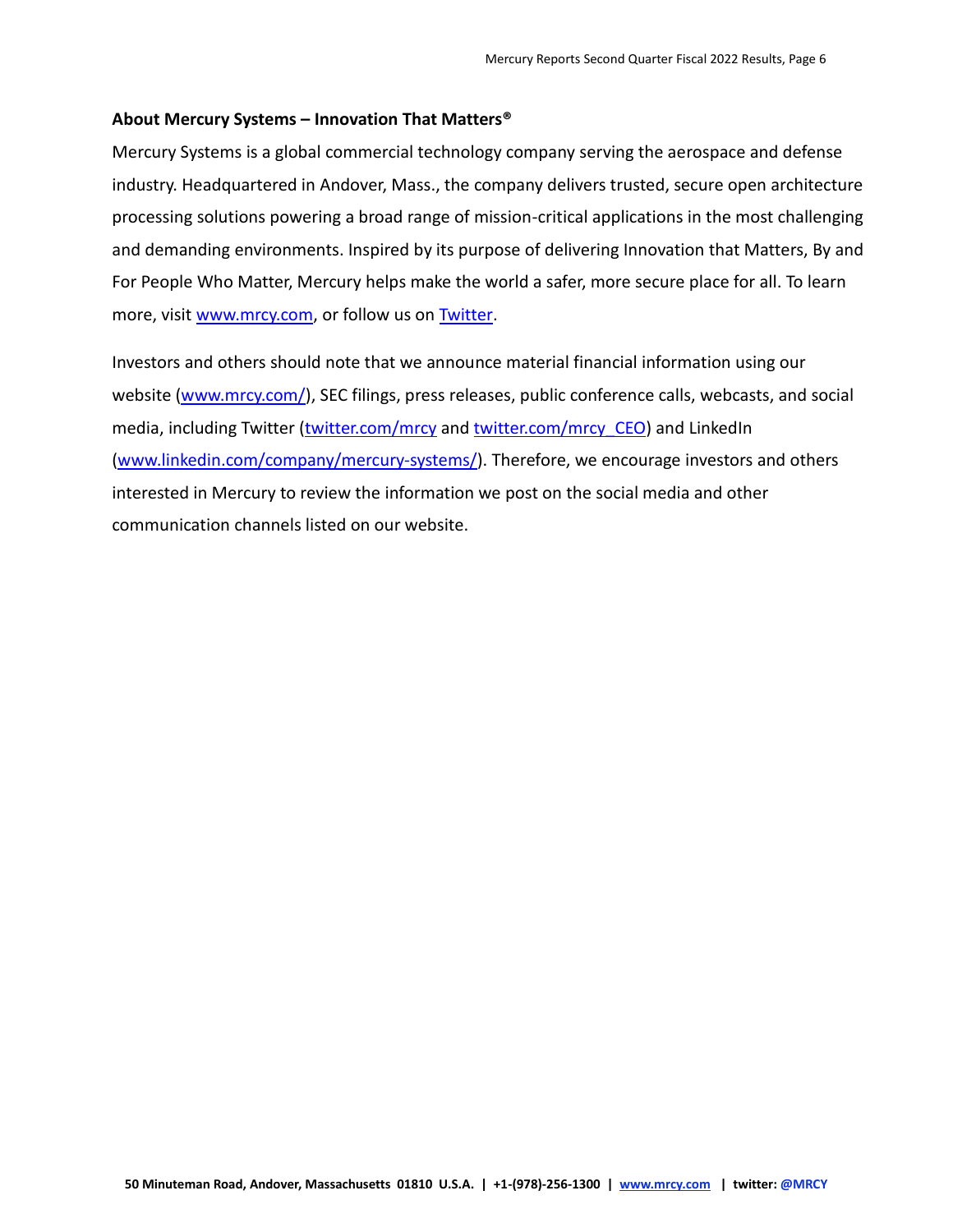## **Forward-Looking Safe Harbor Statement**

This press release contains certain forward-looking statements, as that term is defined in the Private Securities Litigation Reform Act of 1995, including those relating to the acquisitions described herein and to fiscal 2022 business performance and beyond and the Company's plans for growth, cost savings and improvement in profitability and cash flow. You can identify these statements by the use of the words "may," "will," "could," "should," "would," "plans," "expects," "anticipates," "continue," "estimate," "project," "intend," "likely," "forecast," "probable," "potential," and similar expressions. These forward-looking statements involve risks and uncertainties that could cause actual results to differ materially from those projected or anticipated. Such risks and uncertainties include, but are not limited to, continued funding of defense programs, the timing and amounts of such funding, general economic and business conditions, including unforeseen weakness in the Company's markets, effects of epidemics and pandemics such as COVID, effects of any U.S. Federal government shutdown or extended continuing resolution, effects of continued geopolitical unrest and regional conflicts, competition, changes in technology and methods of marketing, delays in completing engineering and manufacturing programs, changes in customer order patterns, changes in product mix, continued success in technological advances and delivering technological innovations, changes in, or in the U.S. Government's interpretation of, federal export control or procurement rules and regulations, changes in, or in the interpretation or enforcement of environmental rules and regulations, market acceptance of the Company's products, shortages in or delays in receiving components, production delays or unanticipated expenses due to performance quality issues with outsourced components, inability to fully realize the expected benefits from acquisitions, restructurings and value creation initiatives such as 1MPACT, or delays in realizing such benefits, challenges in integrating acquired businesses and achieving anticipated synergies, effects of shareholder activism, increases in interest rates, changes to industrial security and cyber-security regulations and requirements, changes in tax rates or tax regulations, changes to interest rate swaps or other cash flow hedging arrangements, changes to generally accepted accounting principles, difficulties in retaining key employees and customers, unanticipated costs under fixed-price service and system integration engagements, and various other factors beyond our control. These risks and uncertainties also include such additional risk factors as are discussed in the Company's filings with the U.S. Securities and Exchange Commission, including its Annual Report on Form 10-K for the fiscal year ended July 2, 2021. The Company cautions readers not to place undue reliance upon any such forward-looking statements, which speak only as of the date made. The Company undertakes no obligation to update any forward-looking statement to reflect events or circumstances after the date on which such statement is made.

# # #

Contact: Michael D. Ruppert, CFO Mercury Systems, Inc. 978-967-1990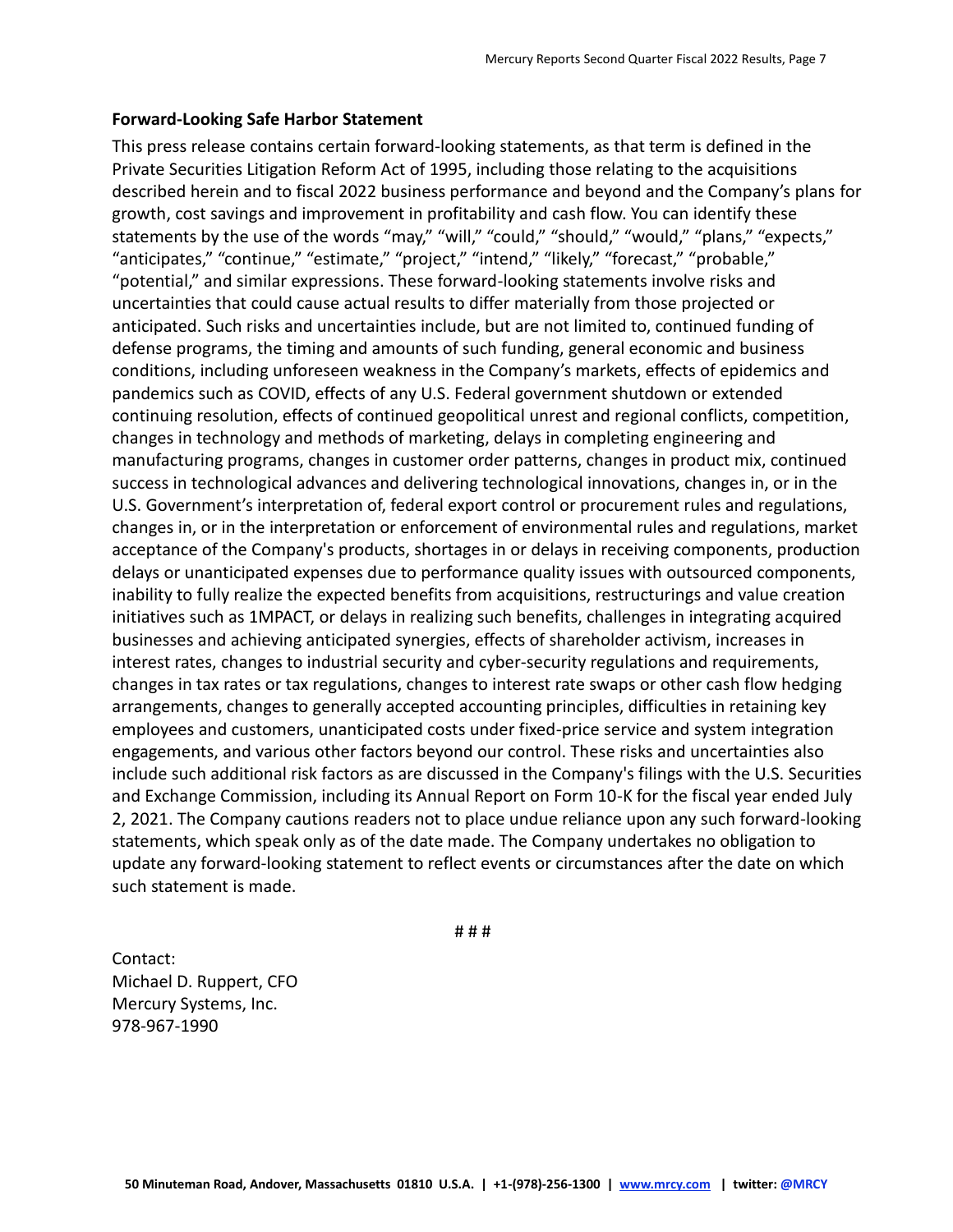Mercury Systems and Innovation that Matters are registered trademarks, and Ensemble Series, EnterpriseSeries, BuiltSAFE and BuiltSECURE are trademarks of Mercury Systems, Inc. Other product and company names mentioned may be trademarks and/or registered trademarks of their respective holders.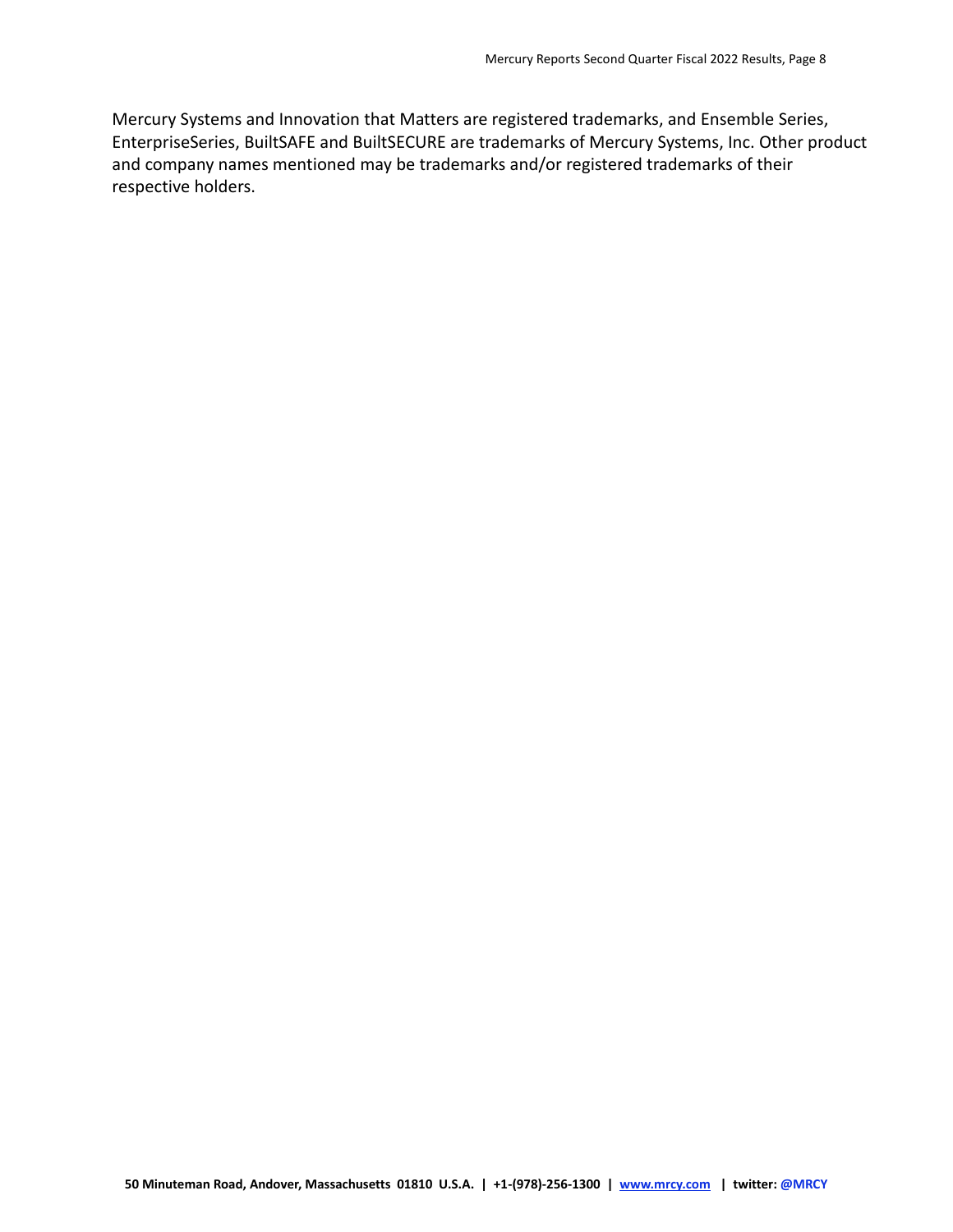#### **MERCURY SYSTEMS, INC.**

#### **UNAUDITED CONSOLIDATED BALANCE SHEETS**

(In thousands)

|                                                      |      | December 31, | July 2,      |           |  |  |  |  |
|------------------------------------------------------|------|--------------|--------------|-----------|--|--|--|--|
|                                                      |      | 2021         | 2021         |           |  |  |  |  |
|                                                      |      |              |              |           |  |  |  |  |
| Assets                                               |      |              |              |           |  |  |  |  |
| Current assets:                                      |      |              |              |           |  |  |  |  |
| Cash and cash equivalents                            | \$   | 105,169      | \$           | 113,839   |  |  |  |  |
| Accounts receivable, net                             |      | 126,325      |              | 128,807   |  |  |  |  |
| Unbilled receivables and costs in excess of billings |      | 193,803      |              | 162,921   |  |  |  |  |
| Inventory                                            |      | 251,272      |              | 221,640   |  |  |  |  |
| Prepaid income taxes                                 |      | 16,070       |              | 782       |  |  |  |  |
| Prepaid expenses and other current assets            |      | 16,153       |              | 15,111    |  |  |  |  |
| Total current assets                                 |      | 708,792      |              | 643,100   |  |  |  |  |
|                                                      |      |              |              |           |  |  |  |  |
| Property and equipment, net                          |      | 127,385      |              | 128,524   |  |  |  |  |
| Goodwill                                             |      | 942,346      |              | 804,906   |  |  |  |  |
| Intangible assets, net                               |      | 376,091      |              | 307,559   |  |  |  |  |
| Operating lease right-of-use assets                  |      | 71,974       |              | 66,373    |  |  |  |  |
| Other non-current assets                             |      | 4,186        |              | 4,675     |  |  |  |  |
| <b>Total</b> assets                                  | \$   | 2,230,774    | \$           | 1,955,137 |  |  |  |  |
|                                                      |      |              |              |           |  |  |  |  |
| Liabilities and Shareholders' Equity                 |      |              |              |           |  |  |  |  |
| Current liabilities:                                 |      |              |              |           |  |  |  |  |
| Accounts payable                                     | \$   | 59,389       | \$           | 47,951    |  |  |  |  |
| Accrued expenses                                     |      | 31,391       |              | 24,652    |  |  |  |  |
| Accrued compensation                                 |      | 37,952       |              | 40,043    |  |  |  |  |
| Deferred revenues and customer advances              |      | 34,940       |              | 38,177    |  |  |  |  |
| Total current liabilities                            |      | 163,672      |              | 150,823   |  |  |  |  |
|                                                      |      |              |              |           |  |  |  |  |
| Deferred income taxes                                |      | 29,561       |              | 28,810    |  |  |  |  |
| Income taxes payable                                 |      | 8,160        |              | 7,467     |  |  |  |  |
| Long-term debt                                       |      | 451,500      |              | 200,000   |  |  |  |  |
| Operating lease liabilities                          |      | 75,108       |              | 71,508    |  |  |  |  |
| Other non-current liabilities                        |      | 15,652       |              | 12,383    |  |  |  |  |
|                                                      |      | 743,653      |              | 470,991   |  |  |  |  |
| <b>Total liabilities</b>                             |      |              |              |           |  |  |  |  |
|                                                      |      |              |              |           |  |  |  |  |
| Shareholders' equity:                                |      |              |              |           |  |  |  |  |
| Preferred stock                                      |      |              |              |           |  |  |  |  |
| Common stock                                         |      | 556          |              | 552       |  |  |  |  |
| Additional paid-in capital                           |      | 1,122,113    |              | 1,109,434 |  |  |  |  |
| Retained earnings                                    |      | 364,720      |              | 374,499   |  |  |  |  |
| Accumulated other comprehensive loss                 |      | (268)        |              | (339)     |  |  |  |  |
| Total shareholders' equity                           |      | 1,487,121    |              | 1,484,146 |  |  |  |  |
| Total liabilities and shareholders' equity           | $\$$ | 2,230,774    | $\mathbb{S}$ | 1,955,137 |  |  |  |  |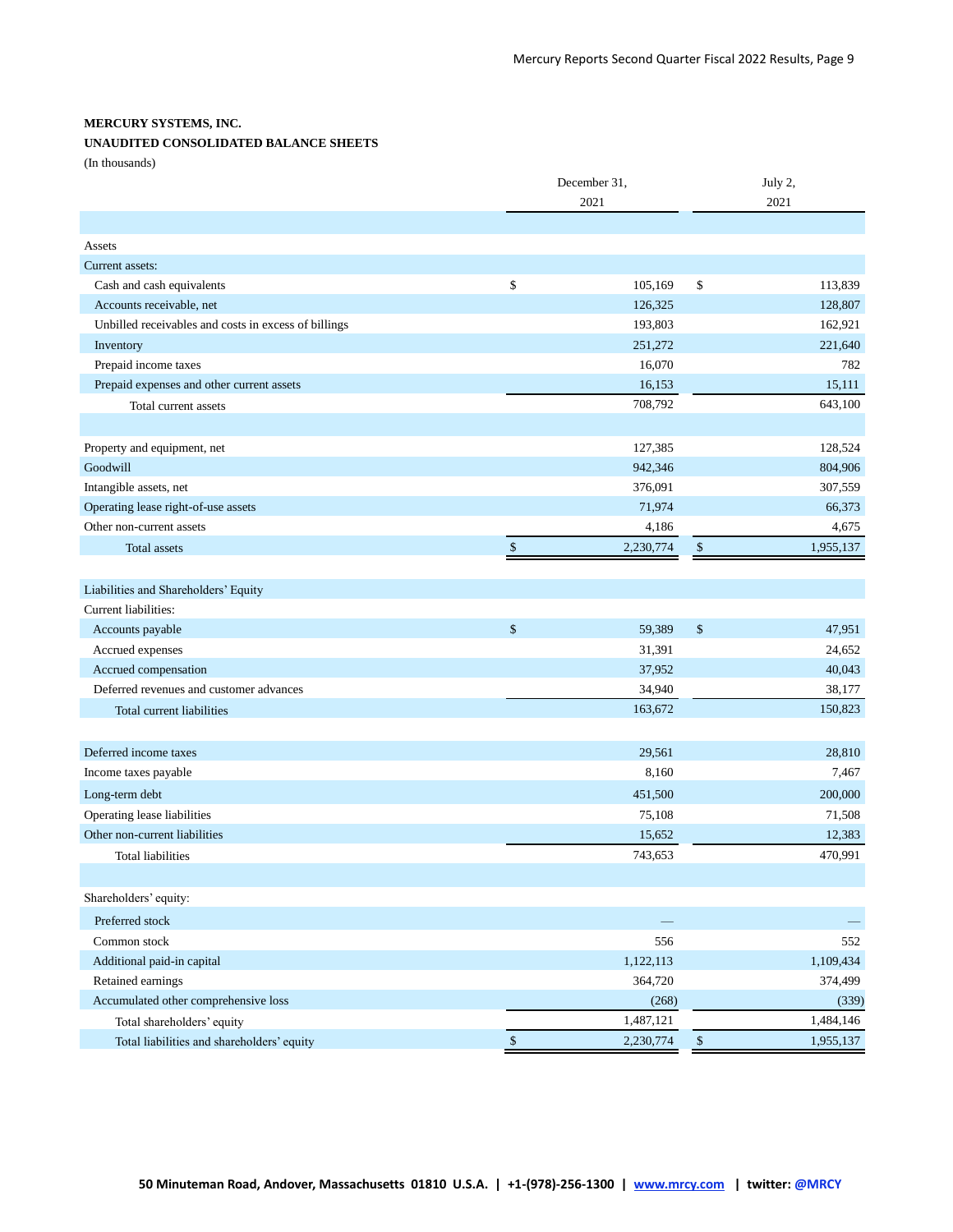## **MERCURY SYSTEMS, INC. UNAUDITED CONSOLIDATED STATEMENTS OF OPERATIONS**

(In thousands, except per share data)

|                                                                      |                   | <b>Second Quarters Ended</b> |         |                 | Six Months Ended          |                      |                            |                 |  |  |  |
|----------------------------------------------------------------------|-------------------|------------------------------|---------|-----------------|---------------------------|----------------------|----------------------------|-----------------|--|--|--|
|                                                                      |                   | December 31,<br>2021         |         | January 1, 2021 |                           | December 31,<br>2021 |                            | January 1, 2021 |  |  |  |
| Net revenues                                                         | \$                | 220,380                      | $\sqrt$ | 210,676         | $\mathcal{S}$             | 445,393              | $\sqrt$                    | 416,297         |  |  |  |
| Cost of revenues $(1)$                                               |                   | 133,158                      |         | 122,009         |                           | 269,762              |                            | 239,511         |  |  |  |
| Gross margin                                                         |                   | 87,222                       |         | 88,667          |                           | 175,631              |                            | 176,786         |  |  |  |
| Operating expenses:                                                  |                   |                              |         |                 |                           |                      |                            |                 |  |  |  |
| Selling, general and administrative <sup>(1)</sup>                   |                   | 36,810                       |         | 31,596          |                           | 73,766               |                            | 64,500          |  |  |  |
| Research and development <sup>(1)</sup>                              |                   | 28,335                       |         | 28,128          |                           | 57,217               |                            | 55,545          |  |  |  |
| Amortization of intangible assets                                    |                   | 16,002                       |         | 7,643           |                           | 29,736               |                            | 15,374          |  |  |  |
| Restructuring and other charges                                      |                   | 3,802                        |         | 951             |                           | 16,076               |                            | 2,248           |  |  |  |
| Acquisition costs and other related expenses                         |                   | 2,660                        |         | 2,236           |                           | 4,798                |                            | 2,236           |  |  |  |
| Total operating expenses                                             |                   | 87,609                       |         | 70,554          |                           | 181,593              |                            | 139,903         |  |  |  |
| (Loss) income from operations                                        |                   | (387)                        |         | 18,113          |                           | (5,962)              |                            | 36,883          |  |  |  |
| Interest income                                                      |                   | 5                            |         | 60              |                           | 14                   |                            | 132             |  |  |  |
| Interest expense                                                     |                   | (1,094)                      |         | (73)            |                           | (1,689)              |                            | (73)            |  |  |  |
| Other expense, net                                                   |                   | (1,318)                      |         | (981)           |                           | (2,738)              |                            | (1,827)         |  |  |  |
| (Loss) income before income taxes                                    |                   | (2,794)                      |         | 17,119          |                           | (10, 375)            |                            | 35,115          |  |  |  |
| Income tax (benefit) provision                                       |                   | (155)                        |         | 4,433           |                           | (596)                |                            | 6,631           |  |  |  |
| Net (loss) income                                                    | $\mathbb{S}$      | $(2,639)$ \$                 |         | 12,686          | $\$\,$                    | (9,779)              | $\boldsymbol{\mathsf{S}}$  | 28,484          |  |  |  |
| Basic net (loss) earnings per share                                  | $\boldsymbol{\$}$ | $(0.05)$ \$                  |         | 0.23            | \$                        | (0.18)               | $\boldsymbol{\mathsf{\$}}$ | 0.52            |  |  |  |
| Diluted net (loss) earnings per share                                | \$                | $(0.05)$ \$                  |         | 0.23            | $\boldsymbol{\mathsf{S}}$ | (0.18)               | $\boldsymbol{\mathsf{S}}$  | 0.51            |  |  |  |
| Weighted-average shares outstanding:                                 |                   |                              |         |                 |                           |                      |                            |                 |  |  |  |
| Basic                                                                |                   | 55,520                       |         | 55,070          |                           | 55,448               |                            | 54,976          |  |  |  |
| Diluted                                                              |                   | 55,520                       |         | 55,434          |                           | 55,448               |                            | 55,385          |  |  |  |
| (1) Includes stock-based compensation expense, allocated as follows: |                   |                              |         |                 |                           |                      |                            |                 |  |  |  |
| Cost of revenues                                                     | \$                | 322 \$                       |         | 369             | \$                        | 881                  | \$                         | 664             |  |  |  |
| Selling, general and administrative                                  | \$                | $6,032$ \$                   |         | 5,619           | $\mathbb{S}$              | 13,593               | $\$\,$                     | 11,295          |  |  |  |
| Research and development                                             | \$                | 1,494 \$                     |         | 1,282           | \$                        | 2,901                | \$                         | 2,495           |  |  |  |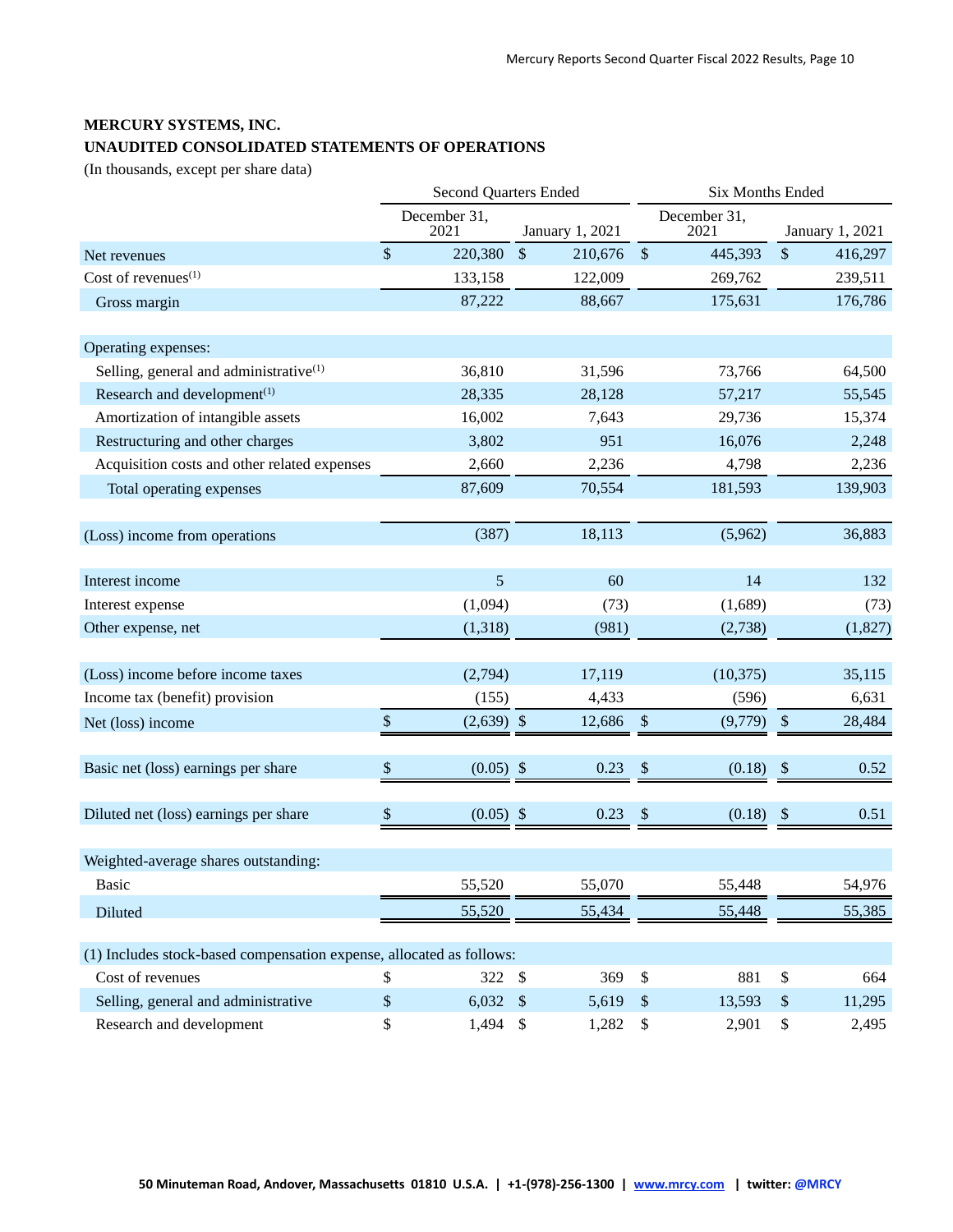## **MERCURY SYSTEMS, INC. UNAUDITED CONDENSED CONSOLIDATED STATEMENTS OF CASH FLOWS**

(In thousands)

|                                                                 | <b>Second Quarters Ended</b> |                    | <b>Six Months Ended</b> |                      |    |                 |  |  |
|-----------------------------------------------------------------|------------------------------|--------------------|-------------------------|----------------------|----|-----------------|--|--|
|                                                                 | December 31,<br>2021         | January 1,<br>2021 |                         | December 31,<br>2021 |    | January 1, 2021 |  |  |
| Cash flows from operating activities:                           |                              |                    |                         |                      |    |                 |  |  |
| Net (loss) income                                               | \$<br>$(2,639)$ \$           | 12,686 \$          |                         | (9,779)              | \$ | 28,484          |  |  |
| Depreciation and amortization                                   | 24,066                       | 13,284             |                         | 45,556               |    | 26,281          |  |  |
| Other non-cash items, net                                       | 5,761                        | 8,367              |                         | 11,565               |    | 12,898          |  |  |
| Changes in operating assets and liabilities                     | (20, 364)                    | (10, 398)          |                         | (42, 524)            |    | (20,795)        |  |  |
| Net cash provided by operating activities                       | 6,824                        | 23,939             |                         | 4,818                |    | 46,868          |  |  |
| Cash flows from investing activities:                           |                              |                    |                         |                      |    |                 |  |  |
| Acquisition of businesses, net of cash acquired                 | (243, 255)                   | (243, 637)         |                         | (243, 255)           |    | (243, 637)      |  |  |
| Purchases of property and equipment                             | (8,027)                      | (13,775)           |                         | (13, 404)            |    | (24, 753)       |  |  |
| Proceeds from sale of investment                                |                              | 1,538              |                         |                      |    | 1,538           |  |  |
| Other investing activities                                      | 6                            |                    |                         | (3,231)              |    |                 |  |  |
| Net cash used in investing activities                           | (251, 276)                   | (255, 874)         |                         | (259, 890)           |    | (266, 852)      |  |  |
| Cash flows from financing activities:                           |                              |                    |                         |                      |    |                 |  |  |
| Proceeds from employee stock plans                              | 2,516                        | 3,186              |                         | 2,516                |    | 3,188           |  |  |
| Borrowings under credit facilities                              | 251,500                      | 160,000            |                         | 251,500              |    | 160,000         |  |  |
| Payments for retirement of common stock                         | (183)                        |                    |                         | (7, 499)             |    | (66)            |  |  |
| Net cash provided by financing activities                       | 253,833                      | 163,186            |                         | 246,517              |    | 163,122         |  |  |
| Effect of exchange rate changes on cash and cash<br>equivalents | (16)                         | 366                |                         | (115)                |    | 763             |  |  |
| Net increase (decrease) in cash and cash<br>equivalents         | 9,365                        | (68, 383)          |                         | (8,670)              |    | (56,099)        |  |  |
| Cash and cash equivalents at beginning of period                | 95,804                       | 239,122            |                         | 113,839              |    | 226,838         |  |  |
| Cash and cash equivalents at end of period                      | \$<br>105,169                | \$<br>170,739      | S                       | 105,169              | \$ | 170,739         |  |  |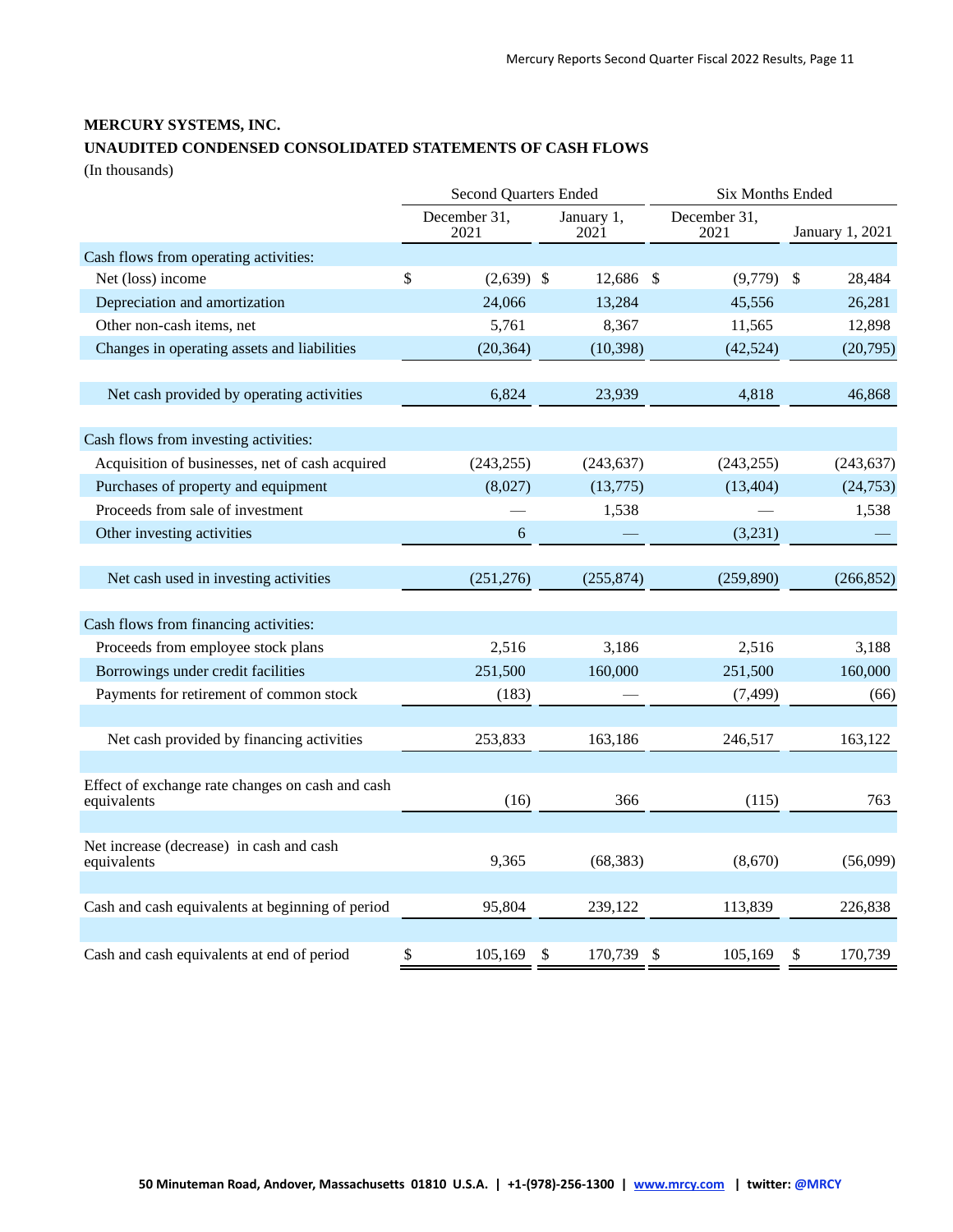#### **UNAUDITED SUPPLEMENTAL INFORMATION RECONCILIATION OF GAAP TO NON-GAAP MEASURES** (In thousands)

Adjusted EBITDA, a non-GAAP measure for reporting financial performance, excludes the impact of certain items and, therefore, has not been calculated in accordance with GAAP. Management believes that exclusion of these items assists in providing a more complete understanding of the Company's underlying results and trends, and management uses these measures along with the corresponding GAAP financial measures to manage the Company's business, to evaluate its performance compared to prior periods and the marketplace, and to establish operational goals. The adjustments to calculate this non-GAAP financial measure, and the basis for such adjustments, are outlined below:

*Other non-operating adjustments*. The Company records other non-operating adjustments such as gains or losses on foreign currency remeasurement, investments and fixed asset sales or disposals among other adjustments. These adjustments may vary from period to period without any direct correlation to underlying operating performance.

*Interest income and expense*. The Company receives interest income on investments and incurs interest expense on loans, capital leases and other financing arrangements. These amounts may vary from period to period due to changes in cash and debt balances and interest rates driven by general market conditions or other circumstances outside of the normal course of Mercury's operations.

*Income taxes*. The Company's GAAP tax expense can fluctuate materially from period to period due to tax adjustments that are not directly related to underlying operating performance or to the current period of operations.

*Depreciation*. The Company incurs depreciation expense related to capital assets purchased to support the ongoing operations of the business. These assets are recorded at cost or fair value and are depreciated using the straight-line method over the useful life of the asset. Purchases of such assets may vary significantly from period to period and without any direct correlation to underlying operating performance.

*Amortization of intangible assets.* The Company incurs amortization of intangible assets primarily as a result of acquired intangible assets such as backlog, customer relationships and completed technologies but also due to licenses, patents and other arrangements. These intangible assets are valued at the time of acquisition or upon receipt of right to use the asset, amortized over the requisite life and generally cannot be changed or influenced by management after acquisition.

*Restructuring and other charges.* The Company incurs restructuring and other charges in connection with management's decisions to undertake certain actions to realign operating expenses through workforce reductions and the closure of certain Company facilities, businesses and product lines. The Company's adjustments reflected in restructuring and other charges are typically related to acquisitions and organizational redesign programs initiated as part of discrete post-acquisition integration activities. Management believes these items are non-routine and may not be indicative of ongoing operating results.

*Impairment of long-lived assets.* The Company incurs impairment charges of long-lived assets based on events that may or may not be within the control of management. Management believes these items are outside the normal operations of the Company's business and are not indicative of ongoing operating results.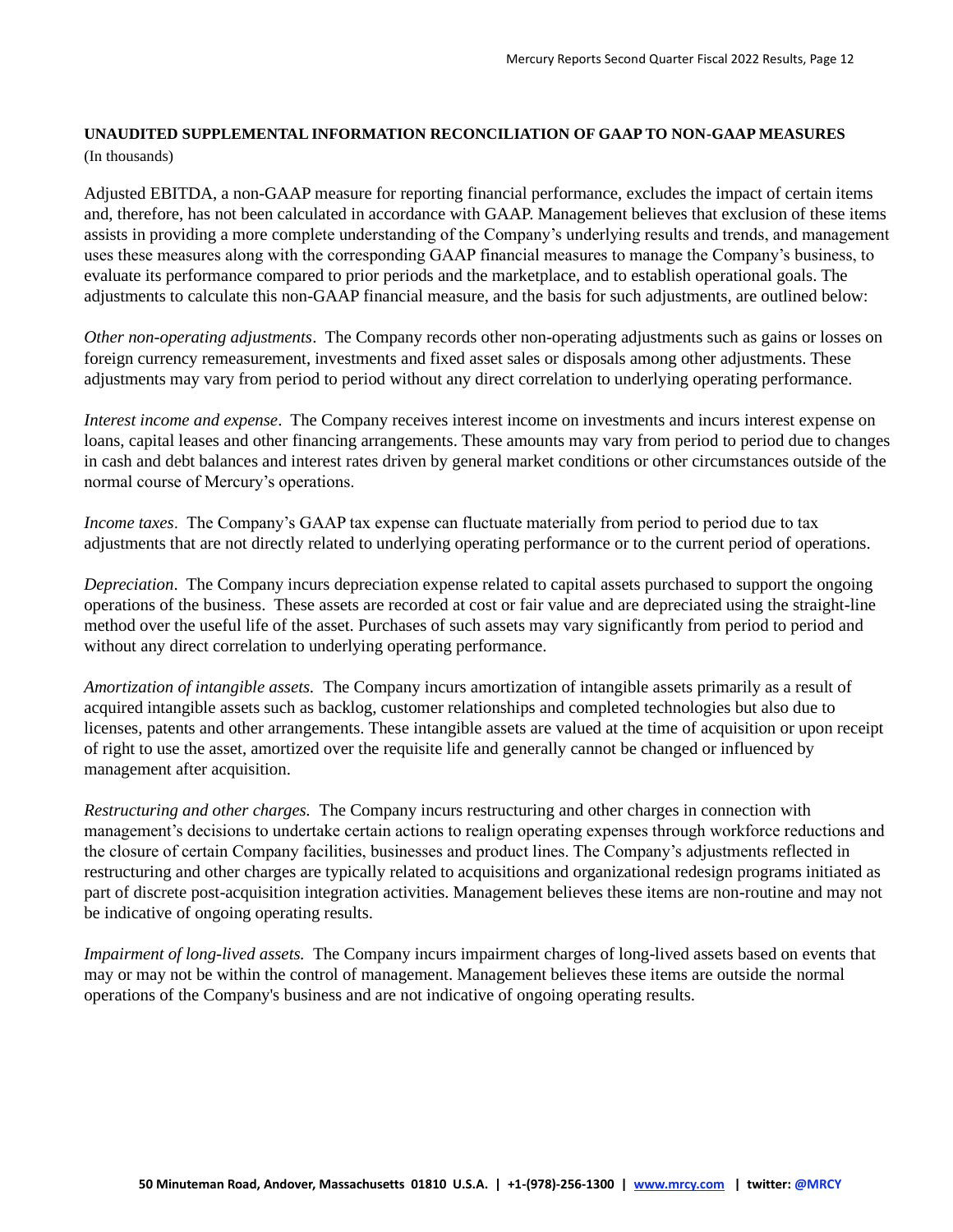*Acquisition, financing and other third party costs*. The Company incurs transaction costs related to acquisition and potential acquisition opportunities, such as legal, accounting, and other third party advisory fees. The Company may also incur third-party costs, such as legal, banking, communications, proxy solicitation, and other third party advisory fees in connection with engagements by activist investors or unsolicited acquisition offers. Although we may incur such third-party costs and other related charges and adjustments, it is not indicative that any transaction will be consummated. Additionally, the Company incurs unused revolver and bank fees associated with maintaining its credit facility as well as non-cash financing expenses associated with obtaining its credit facility. Management believes these items are outside the normal operations of the Company's business and are not indicative of ongoing operating results.

*Fair value adjustments from purchase accounting.* As a result of applying purchase accounting rules to acquired assets and liabilities, certain fair value adjustments are recorded in the opening balance sheet of acquired companies. These adjustments are then reflected in the Company's income statements in periods subsequent to the acquisition. In addition, the impact of any changes to originally recorded contingent consideration amounts are reflected in the income statements in the period of the change. Management believes these items are outside the normal operations of the Company and are not indicative of ongoing operating results.

*Litigation and settlement income and expense.* The Company periodically receives income and incurs expenses related to pending claims and litigation and associated legal fees and potential case settlements and/or judgments. Although we may incur such costs and other related charges and adjustments, it is not indicative of any particular outcome until the matter is fully resolved. Management believes these items are outside the normal operations of the Company's business and are not indicative of ongoing operating results. The Company periodically receives warranty claims from customers and makes warranty claims towards its vendors and supply chain. Management believes the expenses and gains associated with these recurring warranty items are within the normal operations and operating cycle of the Company's business. Therefore, management deems no adjustments are necessary unless under extraordinary circumstances.

*COVID related expenses*. The Company incurred costs associated with the COVID pandemic. These costs relate primarily to enhanced compensation and benefits for employees as well as incremental supplies and services to support social distancing and mitigate the spread of COVID. These costs include expanded sick pay related to COVID, overtime, the Mercury Employee COVID Relief Fund, meals and other compensation-related expenses as well as ongoing testing for onsite employees. Management believes these items are outside the normal operations of the Company and are not indicative of ongoing operating results.

*Stock-based and other non-cash compensation expense.* The Company incurs expense related to stock-based compensation included in its GAAP presentation of cost of revenues, selling, general and administrative expense and research and development expense. The Company also incurs non-cash based compensation in the form of pension related expenses. Although stock-based and other non-cash compensation is an expense of the Company and viewed as a form of compensation, these expenses vary in amount from period to period, and are affected by market forces that are difficult to predict and are not within the control of management, such as the market price and volatility of the Company's shares, risk-free interest rates and the expected term and forfeiture rates of the awards, as well as pension actuarial assumptions. Management believes that exclusion of these expenses allows comparisons of operating results to those of other companies, both public, private or foreign, that disclose non-GAAP financial measures that exclude stock-based compensation and other non-cash compensation.

Mercury uses adjusted EBITDA as an important indicator of the operating performance of its business. Management excludes the above-described items from its internal forecasts and models when establishing internal operating budgets, supplementing the financial results and forecasts reported to the Company's board of directors, determining the portion of bonus compensation for executive officers and other key employees based on operating performance, evaluating short-term and long-term operating trends in the Company's operations, and allocating resources to various initiatives and operational requirements. The Company believes that adjusted EBITDA permits a comparative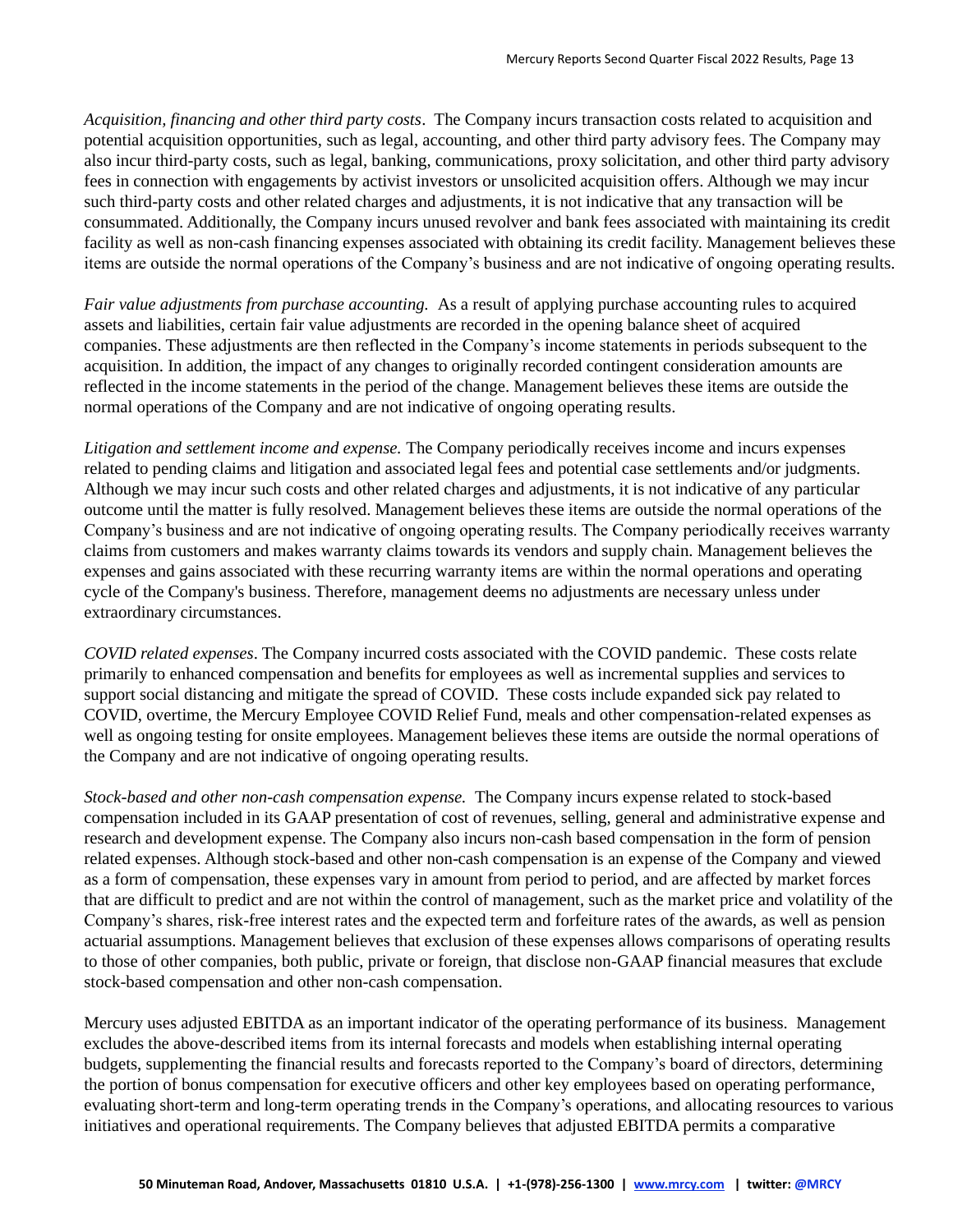assessment of its operating performance, relative to its performance based on its GAAP results, while isolating the effects of charges that may vary from period to period without any correlation to underlying operating performance. The Company believes that these non-GAAP financial adjustments are useful to investors because they allow investors to evaluate the effectiveness of the methodology and information used by management in its financial and operational decision-making. The Company believes that trends in its adjusted EBITDA are valuable indicators of its operating performance.

Adjusted EBITDA is a non-GAAP financial measure and should not be considered in isolation or as a substitute for financial information provided in accordance with GAAP. This non-GAAP financial measure may not be computed in the same manner as similarly titled measures used by other companies. The Company expects to continue to incur expenses similar to the adjusted EBITDA financial adjustments described above, and investors should not infer from the Company's presentation of this non-GAAP financial measure that these costs are unusual, infrequent or nonrecurring.

The following table reconciles the most directly comparable GAAP financial measure to the non-GAAP financial measure.

|                                                        |                           | <b>Second Quarters Ended</b> |                 |           | <b>Six Months Ended</b> |               |                 |  |  |  |  |
|--------------------------------------------------------|---------------------------|------------------------------|-----------------|-----------|-------------------------|---------------|-----------------|--|--|--|--|
|                                                        |                           | December 31,                 | January 1, 2021 |           | December 31,            |               | January 1, 2021 |  |  |  |  |
| Net (loss) income                                      | $\boldsymbol{\mathsf{S}}$ | (2,639)                      | $\mathcal{S}$   | 12,686 \$ | (9,779)                 | $\mathcal{S}$ | 28,484          |  |  |  |  |
| Other non-operating adjustments, net                   |                           | 226                          |                 | (3)       | 643                     |               | (185)           |  |  |  |  |
| Interest expense (income), net                         |                           | 1,089                        |                 | 13        | 1,675                   |               | (59)            |  |  |  |  |
| Income tax (benefit) provision                         |                           | (155)                        | 4,433           |           | (596)                   |               | 6,631           |  |  |  |  |
| Depreciation                                           |                           | 8,064                        | 5,641           |           | 15,820                  |               | 10,907          |  |  |  |  |
| Amortization of intangible assets                      |                           | 16,002                       | 7,643           |           | 29,736                  |               | 15,374          |  |  |  |  |
| Restructuring and other charges                        |                           | 3,802                        |                 | 951       | 16,076                  |               | 2,248           |  |  |  |  |
| Impairment of long-lived assets                        |                           |                              |                 |           |                         |               |                 |  |  |  |  |
| Acquisition, financing and other third<br>party costs  |                           | 3,115                        | 2,969           |           | 5,748                   |               | 3,810           |  |  |  |  |
| Fair value adjustments from purchase<br>accounting     |                           | (70)                         |                 |           | (1,731)                 |               |                 |  |  |  |  |
| Litigation and settlement expense, net                 |                           | 506                          |                 | 251       | 882                     |               | 438             |  |  |  |  |
| COVID related expenses                                 |                           | 274                          | 3,309           |           | 457                     |               | 5,628           |  |  |  |  |
| Stock-based and other non-cash<br>compensation expense |                           | 7,892                        | 7,439           |           | 17,465                  |               | 14,806          |  |  |  |  |
| <b>Adjusted EBITDA</b>                                 | \$                        | 38,106                       | \$<br>45,332    |           | 76,396                  |               | 88,082          |  |  |  |  |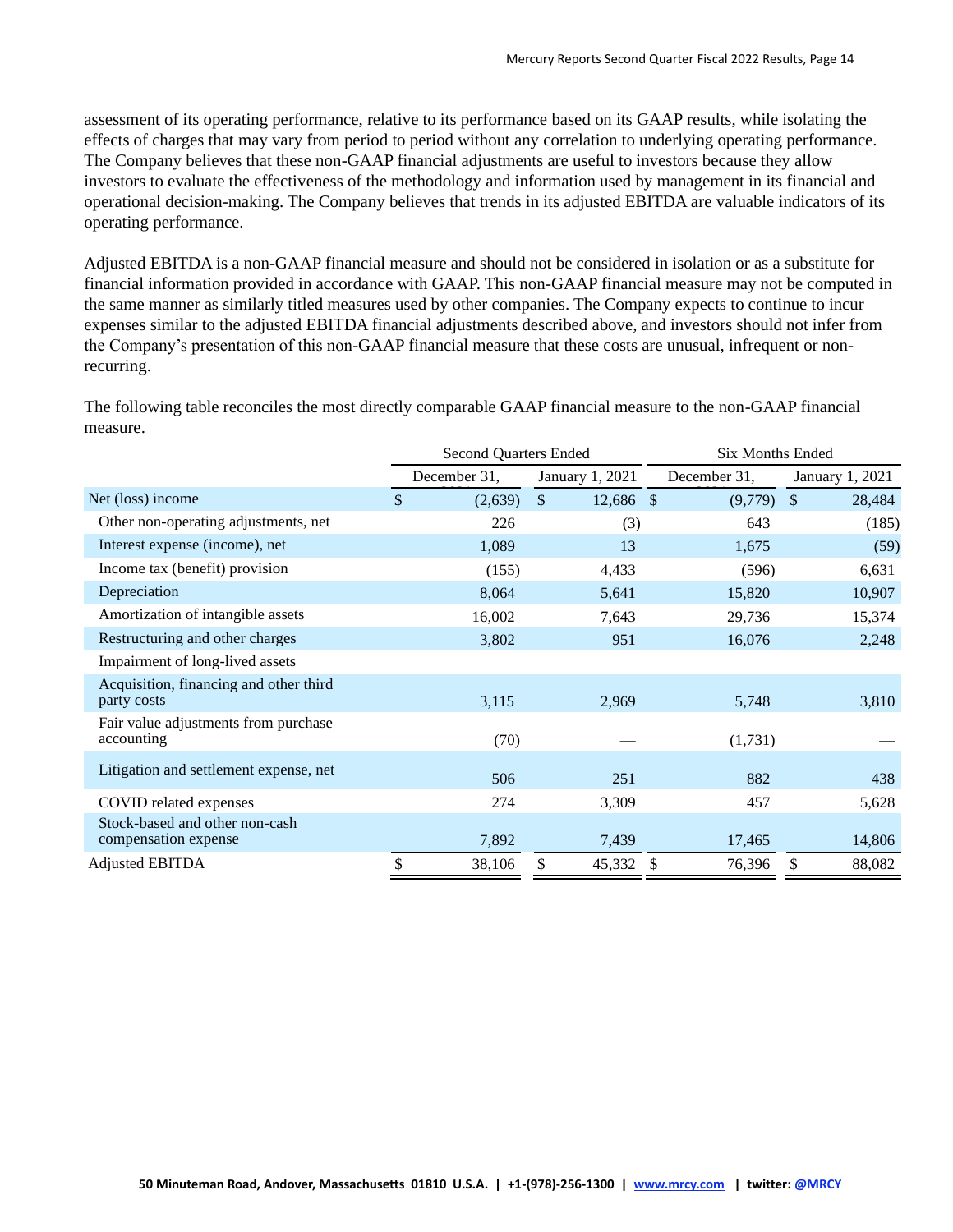Free cash flow, a non-GAAP measure for reporting cash flow, is defined as cash provided by operating activities less capital expenditures for property and equipment, which includes capitalized software development costs, and, therefore, has not been calculated in accordance with GAAP. Management believes free cash flow provides investors with an important perspective on cash available for investment and acquisitions after making capital investments required to support ongoing business operations and long-term value creation. The Company believes that trends in its free cash flow are valuable indicators of its operating performance and liquidity.

Free cash flow is a non-GAAP financial measure and should not be considered in isolation or as a substitute for financial information provided in accordance with GAAP. This non-GAAP financial measure may not be computed in the same manner as similarly titled measures used by other companies. The Company expects to continue to incur expenditures similar to the free cash flow financial adjustment described above, and investors should not infer from the Company's presentation of this non-GAAP financial measure that these expenditures reflect all of the Company's obligations which require cash.

The following table reconciles the most directly comparable GAAP financial measure to the non-GAAP financial measure.

|                                       |   | <b>Second Quarters Ended</b> |  |                 | Six Months Ended |                   |  |                 |  |  |
|---------------------------------------|---|------------------------------|--|-----------------|------------------|-------------------|--|-----------------|--|--|
|                                       |   | December 31.<br>2021         |  | January 1, 2021 |                  | December 31, 2021 |  | January 1, 2021 |  |  |
| Cash provided by operating activities |   | 6.824                        |  | 23.939          |                  | 4.818             |  | 46,868          |  |  |
| Purchases of property and equipment   |   | (8.027)                      |  | (13, 775)       |                  | (13.404)          |  | (24, 753)       |  |  |
| Free cash flow                        | S | $(1,203)$ \$                 |  | 10.164          |                  | (8,586)           |  | 22,115          |  |  |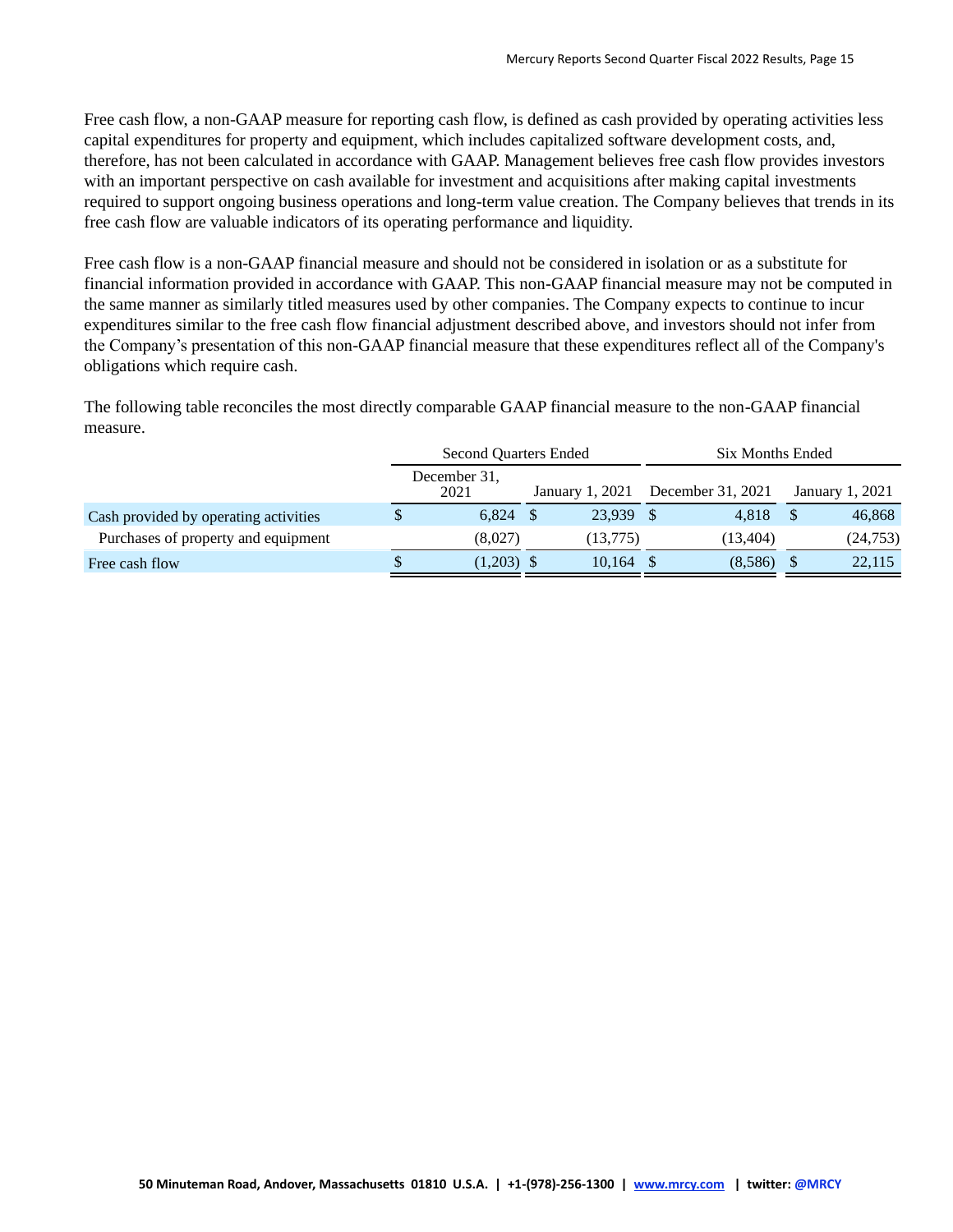#### **UNAUDITED SUPPLEMENTAL INFORMATION RECONCILIATION OF GAAP TO NON-GAAP MEASURES**

(In thousands, except per share data)

Adjusted income and adjusted earnings per share ("adjusted EPS") are non-GAAP measures for reporting financial performance, exclude the impact of certain items and, therefore, have not been calculated in accordance with GAAP. Management believes that exclusion of these items assists in providing a more complete understanding of the Company's underlying results and trends and allows for comparability with our peer company index and industry. These non-GAAP financial measures may not be computed in the same manner as similarly titled measures used by other companies. The Company uses these measures along with the corresponding GAAP financial measures to manage the Company's business and to evaluate its performance compared to prior periods and the marketplace. The Company defines adjusted income as income before other non-operating adjustments, amortization of intangible assets, restructuring and other charges, impairment of long-lived assets, acquisition, financing and other third party costs, fair value adjustments from purchase accounting, litigation and settlement income and expense, COVID related expenses, and stock-based and other non-cash compensation expense. The impact to income taxes includes the impact to the effective tax rate, current tax provision and deferred tax provision<sup>(1)</sup>. Adjusted EPS expresses adjusted income on a per share basis using weighted average diluted shares outstanding.

|                                                     | <b>Second Quarters Ended</b> |                   |  |        |                 |             |  |        |  |  |  |  |
|-----------------------------------------------------|------------------------------|-------------------|--|--------|-----------------|-------------|--|--------|--|--|--|--|
|                                                     |                              | December 31, 2021 |  |        | January 1, 2021 |             |  |        |  |  |  |  |
| Net (loss) income and (loss) earnings per share     | \$                           | $(2,639)$ \$      |  | (0.05) | <sup>\$</sup>   | $12,686$ \$ |  | 0.23   |  |  |  |  |
| Other non-operating adjustments, net                |                              |                   |  |        |                 |             |  |        |  |  |  |  |
| Amortization of intangible assets                   |                              | 16,002            |  |        |                 | 7,643       |  |        |  |  |  |  |
| Restructuring and other charges                     |                              | 3,802<br>951      |  |        |                 |             |  |        |  |  |  |  |
| Impairment of long-lived assets                     |                              |                   |  |        |                 |             |  |        |  |  |  |  |
| Acquisition, financing and other third party costs  | 3,115<br>2,969               |                   |  |        |                 |             |  |        |  |  |  |  |
| Fair value adjustments from purchase accounting     |                              | (70)              |  |        |                 |             |  |        |  |  |  |  |
| Litigation and settlement expense, net              |                              | 506               |  |        | 251             |             |  |        |  |  |  |  |
| COVID related expenses                              |                              | 274               |  |        |                 | 3,309       |  |        |  |  |  |  |
| Stock-based and other non-cash compensation expense |                              | 7,892             |  |        |                 | 7,439       |  |        |  |  |  |  |
| Impact to income taxes $(1)$                        |                              | (7, 144)          |  |        |                 | (5,275)     |  |        |  |  |  |  |
| Adjusted income and adjusted earnings per share     |                              | 21,964 \$         |  | 0.39   | \$              | 29,970 \$   |  | 0.54   |  |  |  |  |
|                                                     |                              |                   |  |        |                 |             |  |        |  |  |  |  |
| Diluted weighted-average shares outstanding         |                              |                   |  | 55.693 |                 |             |  | 55,434 |  |  |  |  |
|                                                     |                              |                   |  |        |                 |             |  |        |  |  |  |  |

The following tables reconcile the most directly comparable GAAP financial measures to the non-GAAP financial measures.

(1) Impact to income taxes is calculated by recasting income before income taxes to include the add-backs involved in determining adjusted income and recalculating the income tax provision using this adjusted income from operations before income taxes. The recalculation also adjusts for any discrete tax expense or benefit related to the add-backs.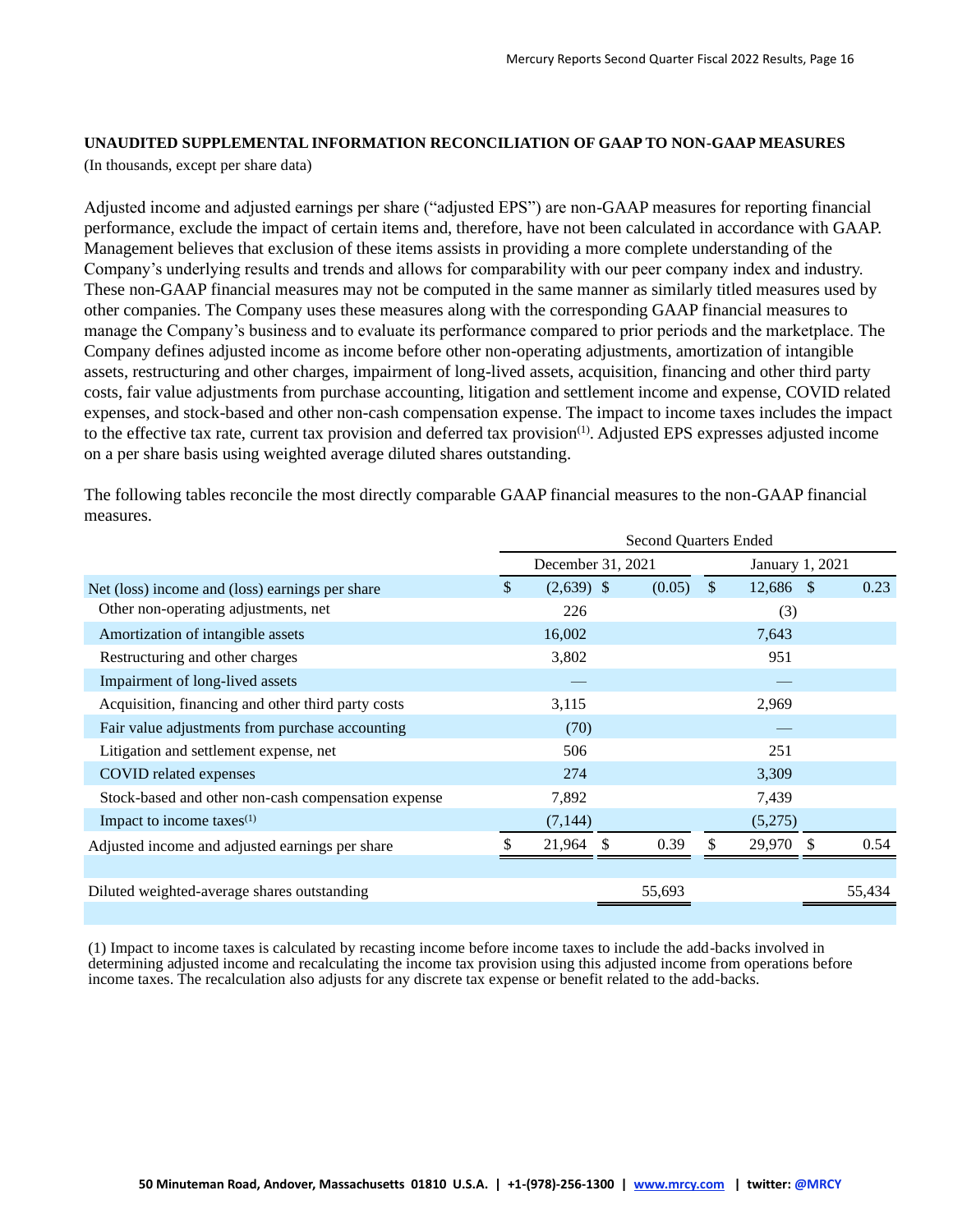|                                                     | <b>Six Months Ended</b> |                   |        |               |                 |  |        |  |  |  |
|-----------------------------------------------------|-------------------------|-------------------|--------|---------------|-----------------|--|--------|--|--|--|
|                                                     |                         | December 31, 2021 |        |               | January 1, 2021 |  |        |  |  |  |
| Net (loss) income and (loss) earnings per share     | \$                      | $(9,779)$ \$      | (0.18) | $\mathcal{S}$ | 28,484 \$       |  | 0.51   |  |  |  |
| Other non-operating adjustments, net                | 643                     |                   |        |               |                 |  |        |  |  |  |
| Amortization of intangible assets                   | 29,736                  |                   |        |               | 15,374          |  |        |  |  |  |
| Restructuring and other charges                     | 16,076                  |                   |        |               | 2,248           |  |        |  |  |  |
| Impairment of long-lived assets                     |                         |                   |        |               |                 |  |        |  |  |  |
| Acquisition, financing and other third party costs  | 5,748                   | 3,810             |        |               |                 |  |        |  |  |  |
| Fair value adjustments from purchase accounting     | (1,731)                 |                   |        |               |                 |  |        |  |  |  |
| Litigation and settlement expense, net              |                         | 882               |        |               | 438             |  |        |  |  |  |
| <b>COVID</b> related expenses                       |                         | 457               |        |               | 5,628           |  |        |  |  |  |
| Stock-based and other non-cash compensation expense | 17,465                  |                   |        |               | 14,806          |  |        |  |  |  |
| Impact to income taxes $(1)$                        | (14, 973)               |                   |        |               | (12,299)        |  |        |  |  |  |
| Adjusted income and adjusted earnings per share     | 44,524                  |                   | 0.80   |               | 58,304          |  | 1.05   |  |  |  |
|                                                     |                         |                   |        |               |                 |  |        |  |  |  |
| Diluted weighted-average shares outstanding         |                         |                   | 55.653 |               |                 |  | 55,385 |  |  |  |
|                                                     |                         |                   |        |               |                 |  |        |  |  |  |

(1) Impact to income taxes is calculated by recasting income before income taxes to include the add-backs involved in determining adjusted income and recalculating the income tax provision using this adjusted income from operations before income taxes. The recalculation also adjusts for any discrete tax expense or benefit related to the add-backs.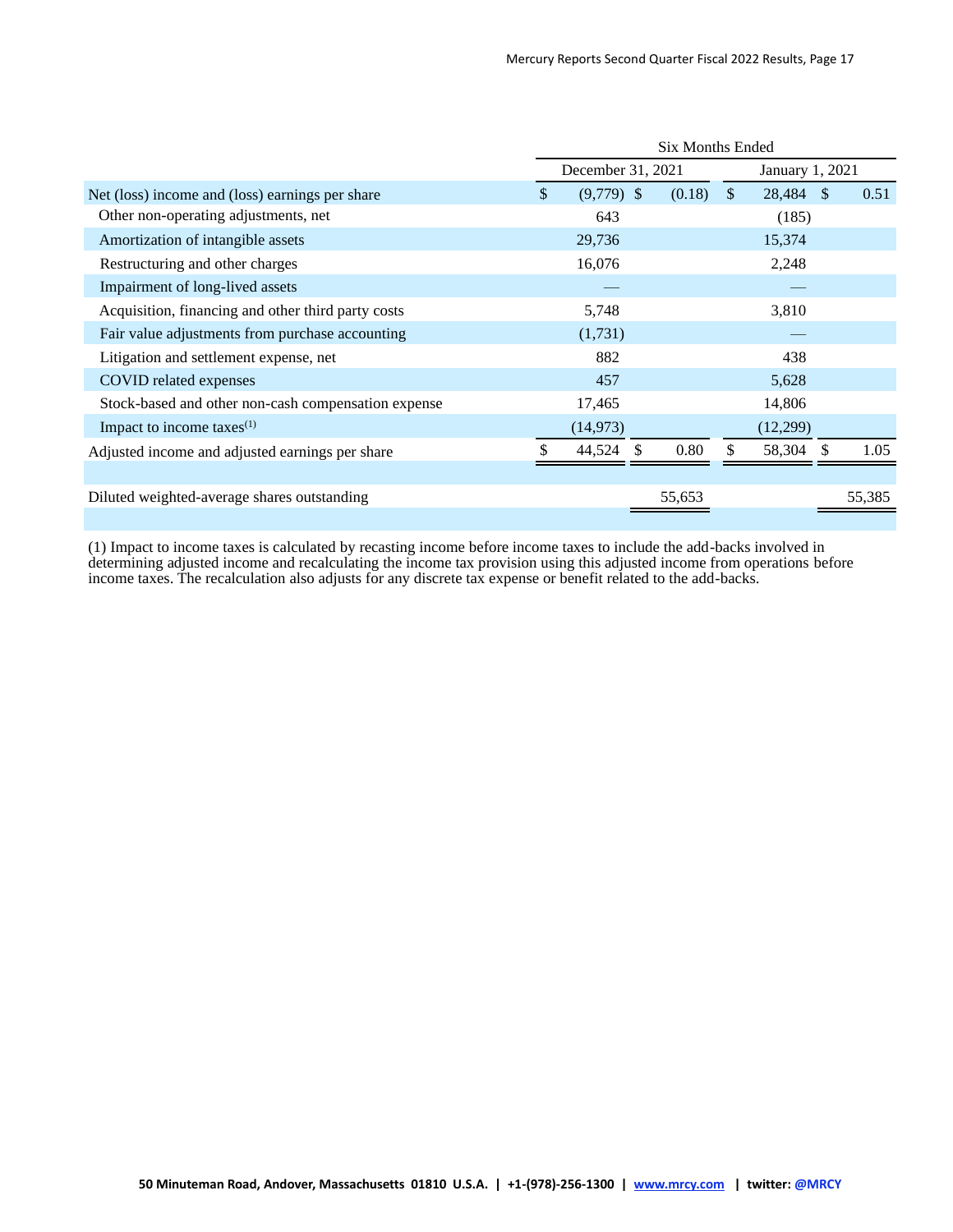# **UNAUDITED SUPPLEMENTAL INFORMATION RECONCILIATION OF GAAP TO NON-GAAP MEASURES**

(In thousands)

Organic revenue and acquired revenue are non-GAAP measures for reporting financial performance of its business. Management believes this information provides investors with insight as to the Company's ongoing business performance. Organic revenue represents total company revenue excluding net revenue from acquired companies for the first four full quarters since the entities' acquisition date (which excludes intercompany transactions). Acquired revenue represents revenue from acquired companies for the first four full quarters since the entities' acquisition date (which excludes intercompany transactions). After the completion of four full fiscal quarters, acquired revenue is treated as organic for current and comparable historical periods.

The following table reconciles the most directly comparable GAAP financial measure to the non-GAAP financial measure.

|                  |                   | <b>Second Quarters Ended</b> |                 |         | Six Months Ended |                   |  |                 |  |  |  |
|------------------|-------------------|------------------------------|-----------------|---------|------------------|-------------------|--|-----------------|--|--|--|
|                  | December 31, 2021 |                              | January 1, 2021 |         |                  | December 31, 2021 |  | January 1, 2021 |  |  |  |
| Organic revenue  |                   | 182,857                      |                 | 210,459 |                  | 366,589           |  | 416,080         |  |  |  |
| Acquired revenue |                   | 37.523                       |                 | 217     |                  | 78,804            |  | 217             |  |  |  |
| Net revenues     |                   | 220,380                      |                 | 210,676 |                  | 445,393           |  | 416,297         |  |  |  |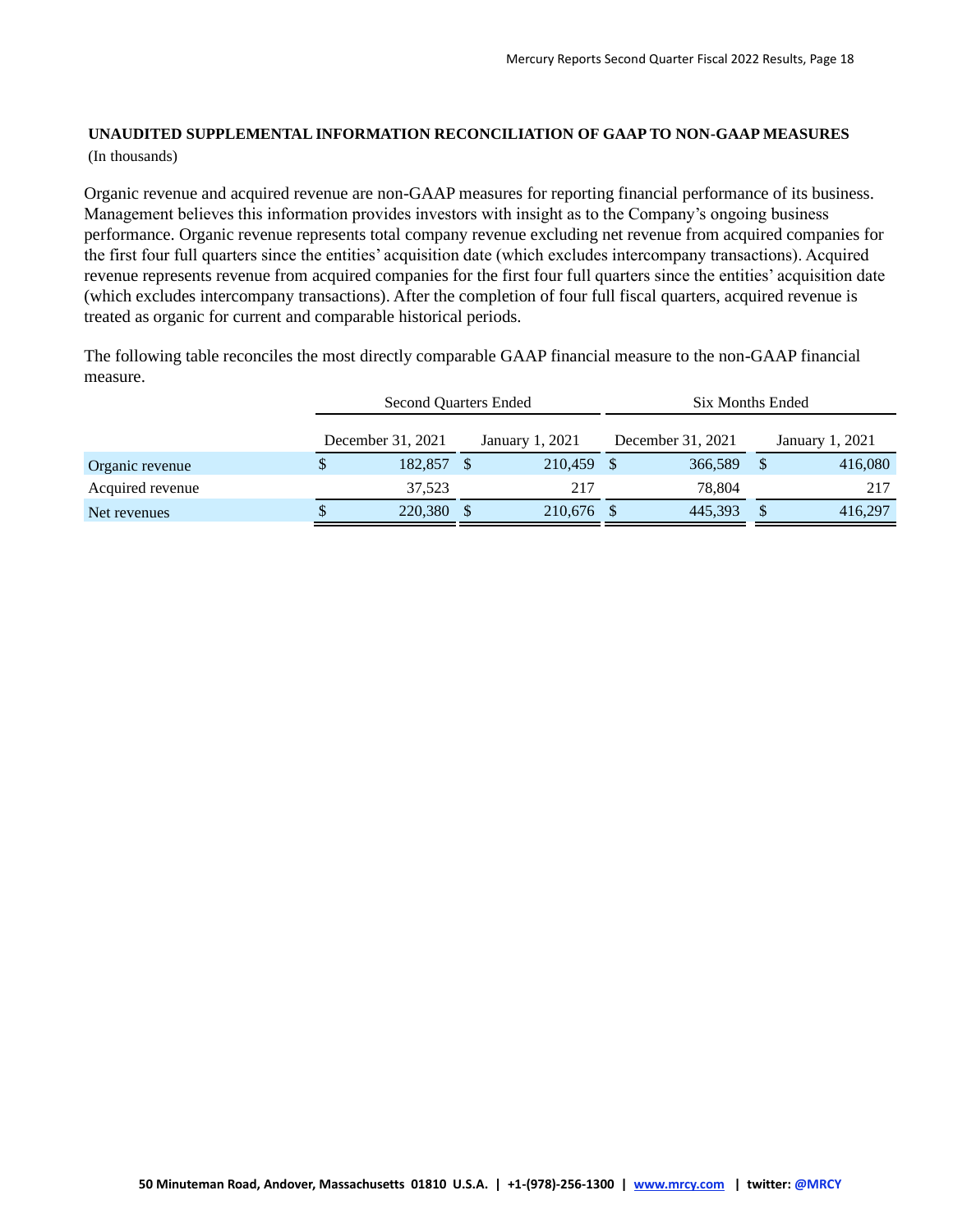## **MERCURY SYSTEMS, INC. RECONCILIATION OF FORWARD-LOOKING GUIDANCE RANGE**

Quarter Ending April 1, 2022 Fiscal Year Ending July 1, 2022 (In thousands)

The Company defines adjusted EBITDA as income before other non-operating adjustments, interest income and expense, income taxes, depreciation, amortization of intangible assets, restructuring and other charges, impairment of long-lived assets, acquisition, financing and other third party costs, fair value adjustments from purchase accounting, litigation and settlement income and expense, COVID related expenses, and stock-based and other non-cash compensation expense.

The following table reconciles the most directly comparable GAAP financial measures to the non-GAAP financial measures.

|                                                     |             | Third Quarter Ending         | <b>Fiscal Year Ending</b>   |         |         |         |  |  |
|-----------------------------------------------------|-------------|------------------------------|-----------------------------|---------|---------|---------|--|--|
|                                                     |             | April 1, 2022 <sup>(1)</sup> | July 1, 2022 <sup>(1)</sup> |         |         |         |  |  |
|                                                     |             |                              | Range                       |         |         |         |  |  |
|                                                     | Low         | High                         |                             | Low     |         |         |  |  |
| GAAP expectation -- Net income                      | \$<br>8,200 | $\mathcal{S}$<br>10,400      | $\sqrt{\ }$                 | 44,800  | $\sqrt$ | 50,100  |  |  |
|                                                     |             |                              |                             |         |         |         |  |  |
| Adjust for:                                         |             |                              |                             |         |         |         |  |  |
| Other non-operating adjustments, net                |             |                              |                             | 600     |         | 600     |  |  |
| Interest expense, net                               | 1,500       | 1,500                        |                             | 4,800   |         | 4,800   |  |  |
| Income tax provision                                | 2,800       | 3,600                        |                             | 14,100  |         | 15,800  |  |  |
| Depreciation                                        | 8,300       | 8,300                        |                             | 32,900  |         | 32,900  |  |  |
| Amortization of intangible assets                   | 15,600      | 15,600                       |                             | 60,800  |         | 60,800  |  |  |
| Restructuring and other charges                     | 3,700       | 3,700                        |                             | 19,900  |         | 19,900  |  |  |
| Impairment of long-lived assets                     |             |                              |                             |         |         |         |  |  |
| Acquisition, financing and other third party costs  | 500         | 500                          |                             | 6,800   |         | 6,800   |  |  |
| Fair value adjustments from purchase accounting     | 700         | 700                          |                             | (900)   |         | (900)   |  |  |
| Litigation and settlement expense, net              |             |                              |                             | 900     |         | 900     |  |  |
| COVID related expenses                              |             |                              |                             | 500     |         | 500     |  |  |
| Stock-based and other non-cash compensation expense | 8,700       | 8,700                        |                             | 34,800  |         | 34,800  |  |  |
| Adjusted EBITDA expectation                         | 50,000      | 53,000                       |                             | 220,000 |         | 227,000 |  |  |
|                                                     |             |                              |                             |         |         |         |  |  |

(1) Rounded amounts used.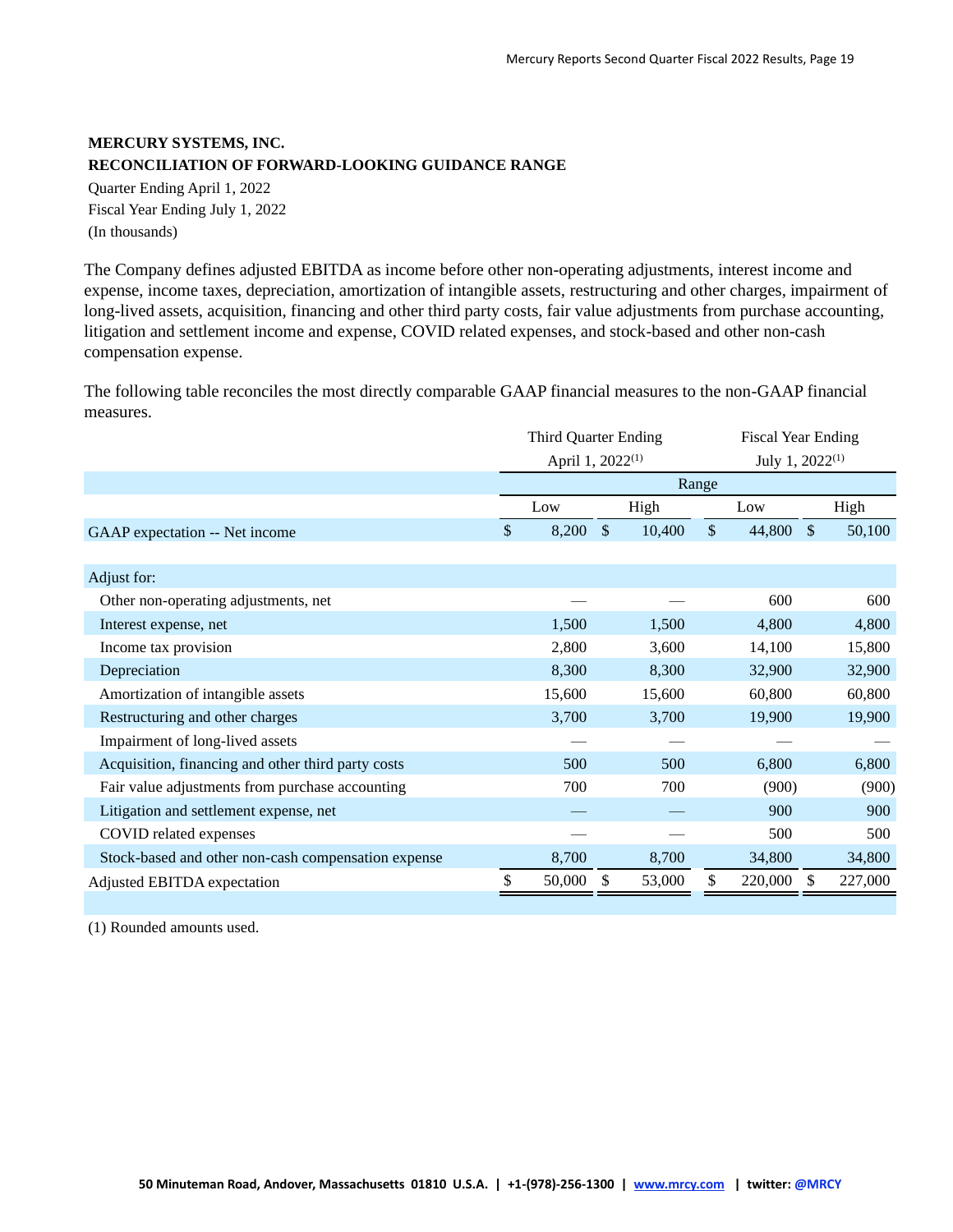## **MERCURY SYSTEMS, INC. RECONCILIATION OF FORWARD-LOOKING GUIDANCE RANGE**

Quarter Ending April 1, 2022 Fiscal Year Ending July 1, 2022 (In thousands, except per share data)

The Company defines adjusted income as income before other non-operating adjustments, amortization of intangible assets, restructuring and other charges, impairment of long-lived assets, acquisition, financing and other third party costs, fair value adjustments from purchase accounting, litigation and settlement income and expense, COVID related expenses and stock-based and other non-cash compensation expense. The impact to income taxes includes the impact to the effective tax rate, current tax provision and deferred tax provision<sup>(2)</sup>. Adjusted EPS expresses adjusted income on a per share basis using weighted average diluted shares outstanding.

The following tables reconcile the most directly comparable GAAP financial measures to the non-GAAP financial measures.

|                                                             | Third Quarter Ending April 1, 2022 <sup>(1)</sup> |            |     |        |               |             |      |        |  |  |  |  |  |
|-------------------------------------------------------------|---------------------------------------------------|------------|-----|--------|---------------|-------------|------|--------|--|--|--|--|--|
|                                                             |                                                   |            |     | Range  |               |             |      |        |  |  |  |  |  |
|                                                             |                                                   |            | Low |        |               |             | High |        |  |  |  |  |  |
| GAAP expectation -- Net income and earnings per share       | \$                                                | $8,200$ \$ |     | 0.15   | $\mathcal{S}$ | $10,400$ \$ |      | 0.19   |  |  |  |  |  |
| Other non-operating adjustments, net                        |                                                   |            |     |        |               |             |      |        |  |  |  |  |  |
| Amortization of intangible assets                           |                                                   | 15,600     |     |        |               | 15,600      |      |        |  |  |  |  |  |
| Restructuring and other charges                             |                                                   | 3,700      |     |        |               | 3,700       |      |        |  |  |  |  |  |
| Impairment of long-lived assets                             |                                                   |            |     |        |               |             |      |        |  |  |  |  |  |
| Acquisition, financing and other third party costs          |                                                   | 500        |     |        |               | 500         |      |        |  |  |  |  |  |
| Fair value adjustments from purchase accounting             |                                                   | 700        |     |        |               | 700         |      |        |  |  |  |  |  |
| Litigation and settlement expense (income), net             |                                                   |            |     |        |               |             |      |        |  |  |  |  |  |
| COVID related expenses                                      |                                                   |            |     |        |               |             |      |        |  |  |  |  |  |
| Stock-based and other non-cash compensation expense         |                                                   | 8,700      |     |        |               | 8,700       |      |        |  |  |  |  |  |
| Impact to income taxes $(2)$                                |                                                   | (6,400)    |     |        |               | (6,400)     |      |        |  |  |  |  |  |
| Adjusted income and adjusted earnings per share expectation |                                                   | 31,000     | -\$ | 0.55   | \$            | 33,200      |      | 0.59   |  |  |  |  |  |
|                                                             |                                                   |            |     |        |               |             |      |        |  |  |  |  |  |
| Diluted weighted-average shares outstanding expectation     |                                                   |            |     | 55,900 |               |             |      | 55,900 |  |  |  |  |  |
|                                                             |                                                   |            |     |        |               |             |      |        |  |  |  |  |  |

(1) Rounded amounts used.

(2) Impact to income taxes is calculated by recasting income before income taxes to include the add-backs involved in determining adjusted income and recalculating the income tax provision using this adjusted income from operations before income taxes. The recalculation also adjusts for any discrete tax expense or benefit related to the add-backs.